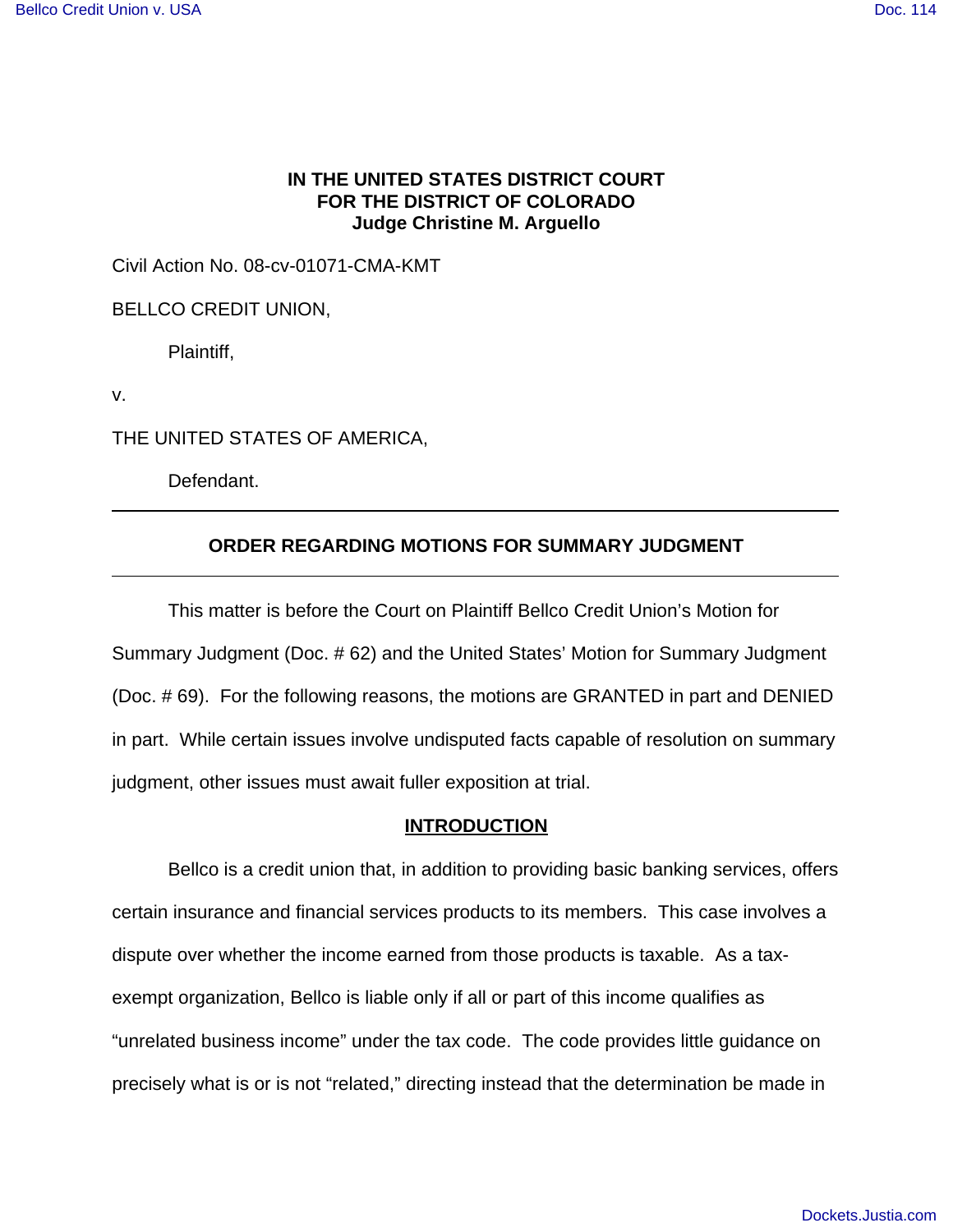light of all the facts and circumstances. Perhaps as a result of this standard, the parties have filed substantial cross-motions for summary judgment, debating the nature of the facts and the conclusions to be drawn therefrom. Both motions are fully briefed and ripe for decision.

# **BACKGROUND**

# **I. FACTUAL BACKGROUND**

Bellco is a Colorado state-chartered credit union, owned and governed by its members. (Doc. # 62 at 2, ¶ 1, and 4 ¶¶ 9-10; Doc. # 83 at 1 ¶ 1, and 2 ¶¶ 9-10). In Colorado, credit unions are cooperative associations that exist for the two-fold purpose of promoting thrift among their members and providing them a source of fair and reasonable credit. (Doc. # 62 at 4, ¶ 6; Doc. # 83 at 1, ¶ 6). See also Colo. Rev. Stat. § 11-30-101(1)(a). Credit unions also seek to promote financial literacy in their membership. (Doc. # 62 at 4, ¶ 7; Doc. # 83 at 2, ¶ 7).

As a state-chartered credit union, Bellco is generally exempt from federal income tax. (Doc. # 69 at 3, ¶ 1; Doc. # 81 at 4, ¶ 1). See also 26 U.S.C. § 501(c)(14)(A). However, like most exempt organizations, Bellco is subject to the so-called "unrelated business income tax" ("UBIT"). This lawsuit involves several types of products offered by Bellco, the income from which the Government contends is taxable unrelated business income. Those products are: credit life and disability insurance; financial services products; and accidental death and dismemberment insurance.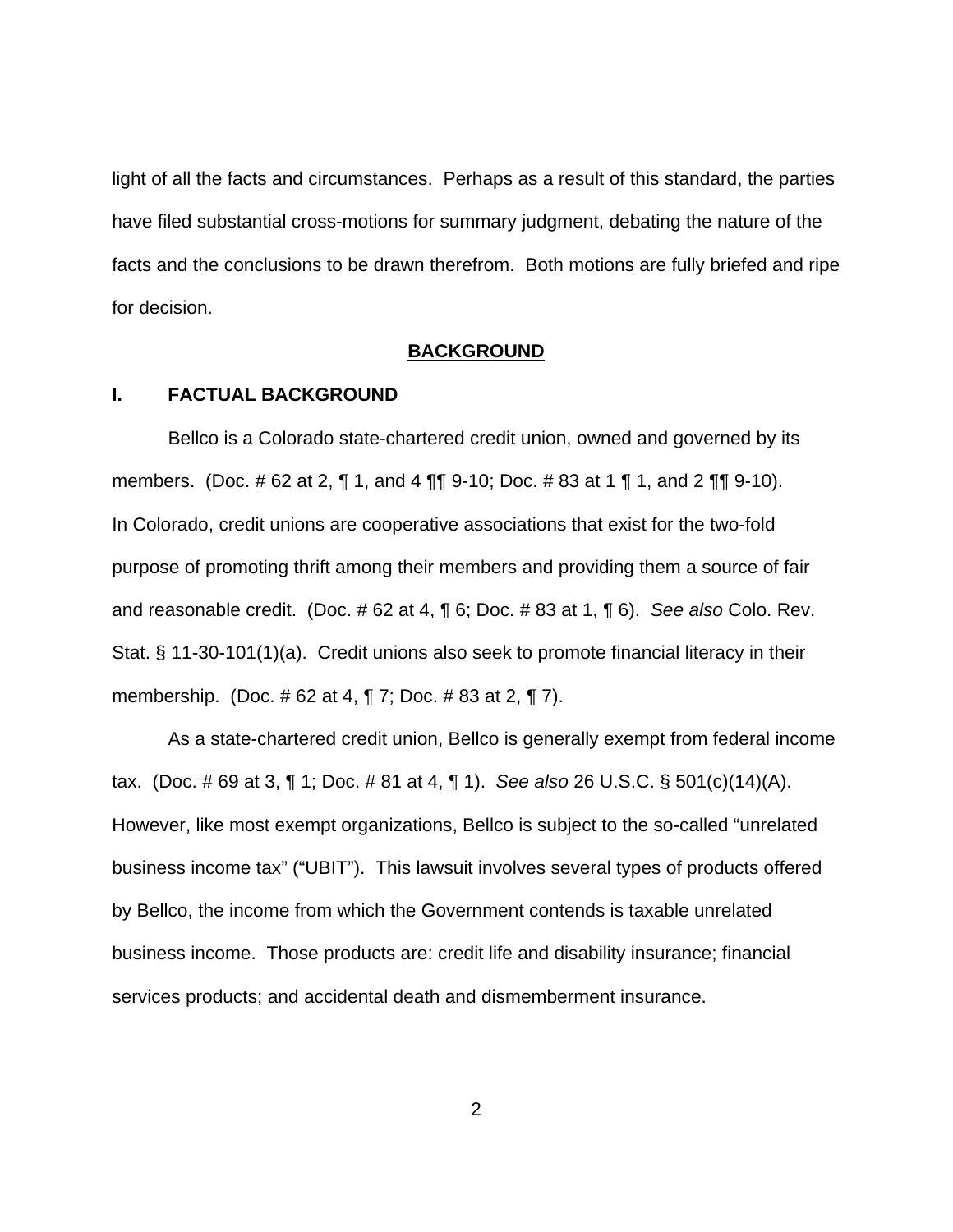As is obvious from the name, UBIT applies only to income from "unrelated" business – that is, business not "substantially related" to Bellco's tax-exempt purpose. See 26 U.S.C. §§ 511-513. Bellco argues that two of the products – credit insurance and financial services – fit this "substantial relation" description and thus should not be taxed. Bellco's argument on the third product is different. The tax code expressly excludes "royalties" from the UBIT calculation. 26 U.S.C. § 512(b)(2). Bellco argues that income from AD&D insurance was "royalties," and therefore also not taxable. The resolution of both issues depends on an evaluation of the relevant "facts and circumstances" surrounding each product. See 26 C.F.R.  $\S$  $\S$  1.512(b)-1; 1.513-1(d)(2).<sup>1</sup>

#### **A. Credit Insurance**

When Bellco members took out a loan, they were offered the option to purchase credit life and credit disability insurance on that loan. Credit insurance provides protection in the event a borrower dies or becomes disabled while the loan is outstanding. (Doc. # 62 at 6, ¶ 20, and 8, ¶ 30; Doc. #83 at 3, ¶ 20, and 5, ¶ 30). The rate Bellco charged its members for credit life insurance was the lowest in Colorado – 39 cents per \$1,000 of coverage, as compared with 58 cents per \$1,000 that Colorado banks were allowed to charge for the same protection. (Doc. # 62 at 7, ¶ 27; Doc. # 83 at 5, ¶ 27). For the years at issue in this lawsuit, Bellco's average "loss ratio" – the amount collected in premiums as compared to the amount paid out in claims – was

 $1$  In July 2003, Bellco merged with a separate credit union – First Choice Credit Union. (Doc. # 69 at 5-6, ¶ 7; Doc. # 81 at 5, ¶ 7). Because of the way this merger was accounted for, some of the income at issue in this case was actually earned by First Choice. (Id.). The Court discusses the import of this fact later in this Order.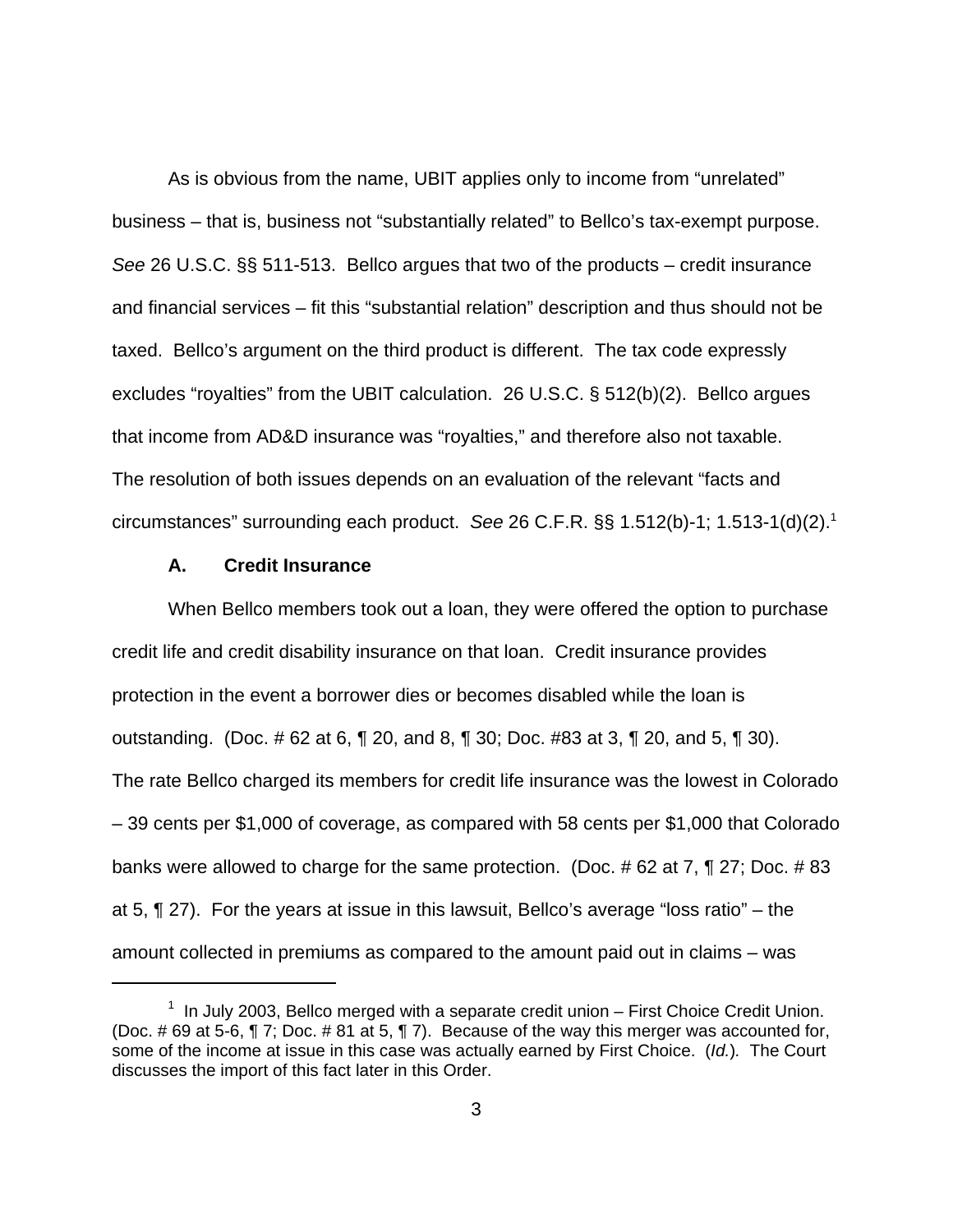30.3%, meaning that Bellco paid out \$0.30 for every \$1 collected. (Doc. # 69 at 8, ¶ 15; Doc. # 81 at 8, ¶ 15).

Bellco received credit insurance income from three specific sources. The majority of the income came from insurance sold on "direct" loans. (Doc. #69 at 7, ¶ 10; Doc. # 81 at 6, ¶ 10). These loans were initiated by Bellco employees themselves and the insurance was provided by a company called Minnesota Life. (Id.). The insurance premiums were so-called "declining balance" premiums, which meant that the required premium payment decreased as the loan balance declined. (Doc. # 62 at 7, ¶¶ 24-25; Doc. # 83 at 4-5, ¶¶ 24-25).

Bellco also sold credit insurance through an "indirect" lending program with automobile dealerships. The program was managed by a group called CUILA, which was formed by Bellco and numerous other credit unions and in which Bellco held approximately a one-third ownership stake.<sup>2</sup> (Doc. # 69 at 10, ¶ 21; Doc. # 81 at 10, ¶ 21; see also Doc. # 67, Ex. I at 20:3-10.) Through this indirect lending program, dealership employees offered automobile purchasers financing options from over forty credit unions, including Bellco. (Doc. # 69 at 10, ¶¶ 21, 23; Doc. # 81 at 10, ¶¶ 21, 23). Although Bellco provided the initial parameters for the loans, the loan process, including the sale of products such as credit insurance, was conducted by dealership employees. (Doc. # 69 at 10, ¶ 23; Doc. # 81 at 10, ¶ 23). Unlike the direct loan insurance monthly

<sup>&</sup>lt;sup>2</sup> According to the deposition of Doug Ferraro, president and CEO of Bellco, Bellco's ownership interest was 38 percent. (Doc. # 67, Ex. I at 20:3-10.) However, at the hearing on the parties' motions for summary judgment, Bellco's counsel claimed a 37 percent interest. This difference is immaterial to the Court's analysis.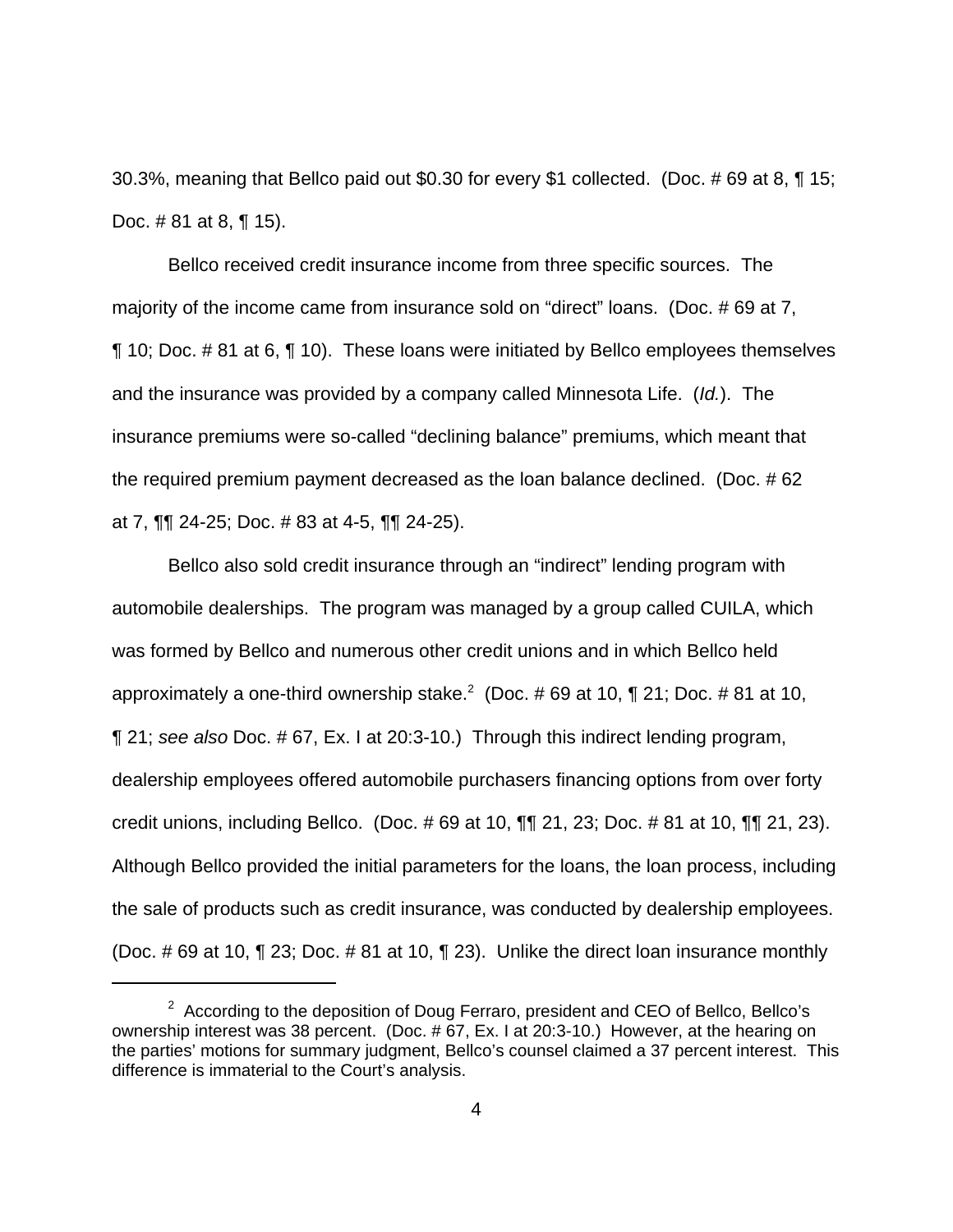declining premiums, indirect loan insurance was a "single premium" product, meaning that borrowers made one lump sum payment when the loan was initiated. (Doc. # 69 at 11, ¶ 24; Doc. #81 at 10, ¶ 24). Bellco received a 4.5% commission on the loan insurance premiums paid for through the indirect lending program. (Id.).

Finally, given its ownership interest in CUILA, Bellco was paid a share of CUILA's net income from its overall sales of credit insurance. (Doc. # 91 at 10, ¶ 26). CUILA's income included commissions paid for credit insurance policies sold to individuals who were not Bellco members. (Id.).

#### **B. Financial Services**

The second general product at issue is financial products and services. Bellco is not a licensed securities broker-dealer and is, therefore, legally prohibited from offering certain financial products and services to its members. (Doc. # 62 at 14-15, ¶¶ 65-68; Doc. # 83 at 12, ¶¶ 65-68; see also Doc. # 69 at 12, ¶ 29; Doc. # 81 at 10, ¶ 29). As a result, it partnered with CUSO Financial Services ("CFS"), a broker-dealer dedicated to providing financial services to credit unions. (Doc. # 62 at 14-15, ¶¶ 65-68; Doc. # 83 at 12, ¶¶ 65-68). Bellco had no direct involvement in the sale of these financial products and services, but instead permitted CFS representatives to set up in Bellco's major branches and referred Bellco members to those representatives when appropriate. (Doc. # 62 at 15, ¶ 70; Doc. # 83 at 12, ¶ 70; see also Doc. # 69 at 12, ¶ 29; Doc. # 81 at 10, ¶ 29). The representatives were not Bellco employees, but rather self-employed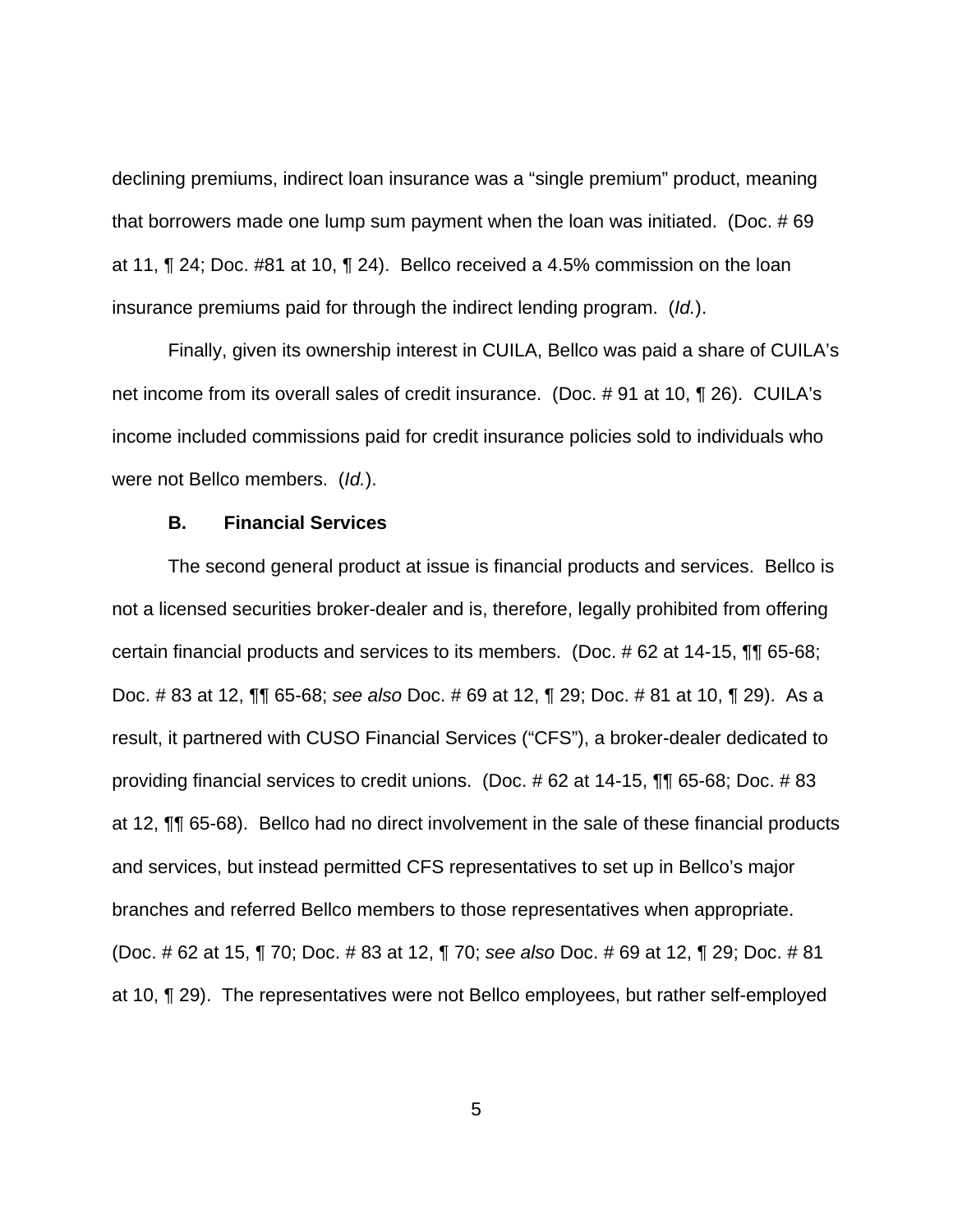independent contractors supervised by CFS. (Doc. # 69 at 12, ¶ 28; Doc. # 81 at 10, ¶ 28).

CFS representatives offered Bellco members a wide range of financial products, such as stocks, bonds, mutual funds, and annuities. (Doc. # 62 at 14, ¶ 65; Doc. # 83 at 12, ¶ 65). Not only were these financial products made available to Bellco's members, but also, pursuant to the Bellco/CFS agreement, CFS representatives were allowed to offer products and services to non-members. (Doc. # 69 at 13, ¶ 31; Doc. # 81 at 10-11, ¶ 31). During the tax years in question, a relatively small percentage of the products sold – in the range of 10% – were sold to non-members. (Doc. # 91 at 11, ¶ 31). CFS also trained Bellco employees on how these financial products and services were a means for the credit union to achieve its goal of helping its members toward financial independence. (Doc. # 62 at 15, ¶ 71; Doc. # 83 at 12, ¶ 71). CFS representatives assisted Bellco members in financial planning, regardless of their investment potential, and invited Bellco members to an on-going series of free financial planning seminars. (Doc. # 62 at 15-16, ¶¶ 71, 73; Doc. # 83 at 12-13, ¶¶ 71, 73).

The majority of Bellco's financial services income came from commissions on CFS's sale of these financial products. Specifically, whenever a product was sold, the wholesaler of the product paid CFS a commission, 40-45% of which CFS distributed to Bellco. (Doc. # 69 at 13, ¶ 30; Doc. # 81 at 10, ¶ 30). As noted above, CFS sold to Bellco members and non-members; as a result, Bellco's income from these financial products and services includes commissions on sales to non-members. (Doc. # 69 at 13, ¶ 31; Doc. # 81 at 10-11, ¶ 31).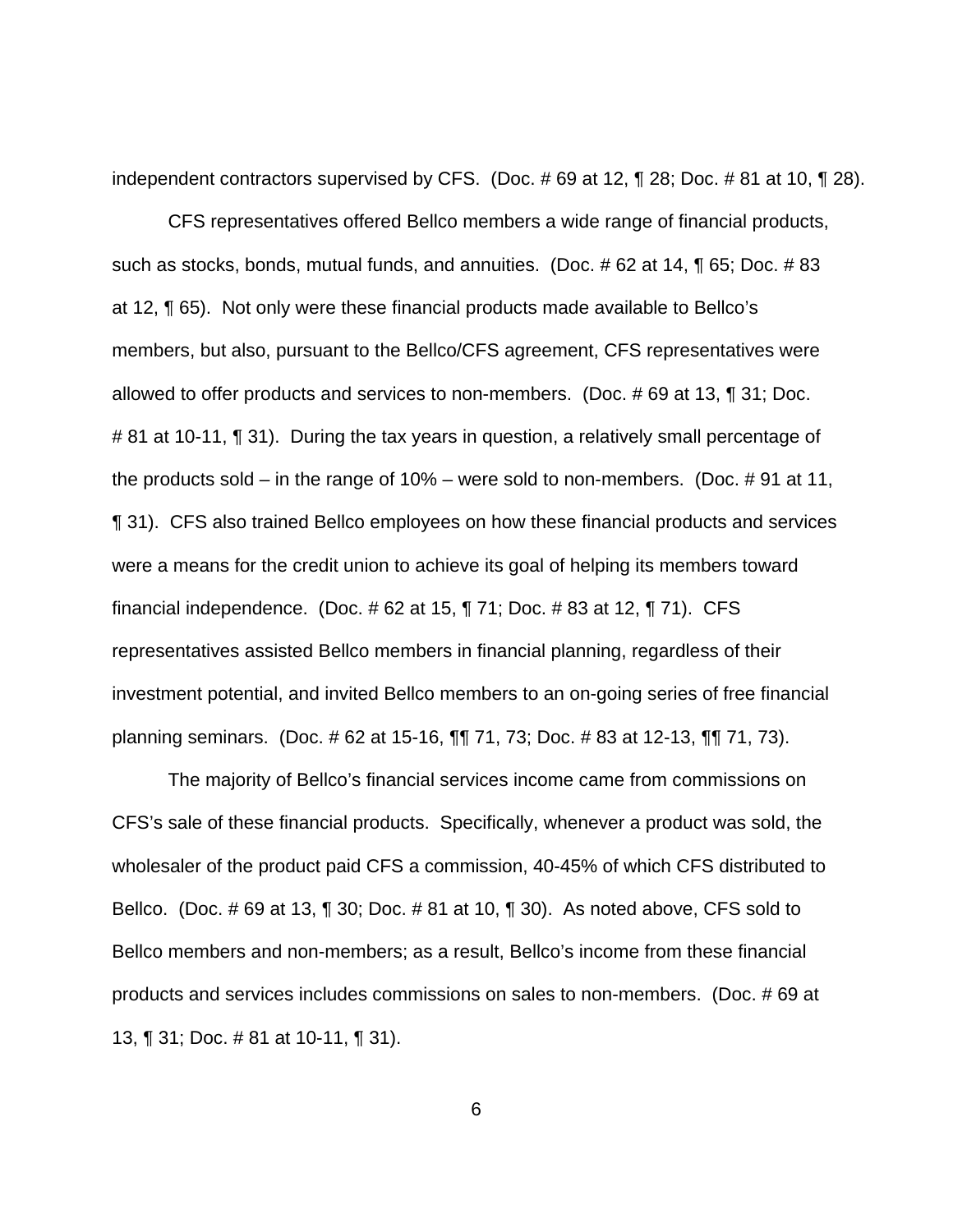Bellco's financial services income also included its share of the profits of a company called Member Gateways. As characterized by the parties, Member Gateways was created by a conglomeration of credit unions, including Bellco, for the purposes of evaluating new products for members and creating economies of scale in the acquisition of those products. (Doc. # 69 at 13, ¶ 32; Doc. # 81 at 11, ¶ 32). Bellco had a 4% ownership interest in Member Gateways; Member Gateways in turn invested in CFS.  $(Id.)$ 

### **C. Accidental Death & Dismemberment Insurance**

The final product at issue in this lawsuit is accidental death and dismemberment (" $AD&D$ ") insurance. Bellco, in conjunction with a third party, Affinion Benefits Group, $3$ offered AD&D to its members. (Doc. # 62 at 11, ¶ 44; Doc. # 69 at 14, ¶ 33). The Bellco/Affinion relationship is memorialized in two joint marketing agreements, signed in 1998 and 2002, respectively. (Doc. # 69 at 14, ¶ 33; Doc. # 81 at 11, ¶ 33). These agreements describe the parties' general obligations. Affinion agreed to direct the marketing of AD&D to Bellco's members, including sending direct mail solicitations. (Doc. # 67, Exs. L-34, L-36). Bellco agreed to provide its membership information, to provide relevant marketing information, and to "[a]uthorize and coordinate" certain mailings. (Id.)

 $3$  Affinion has been known by several different names, including FISI Madison, the name used by the Government in its briefs. For consistency, the Court will refer to this entity as Affinion.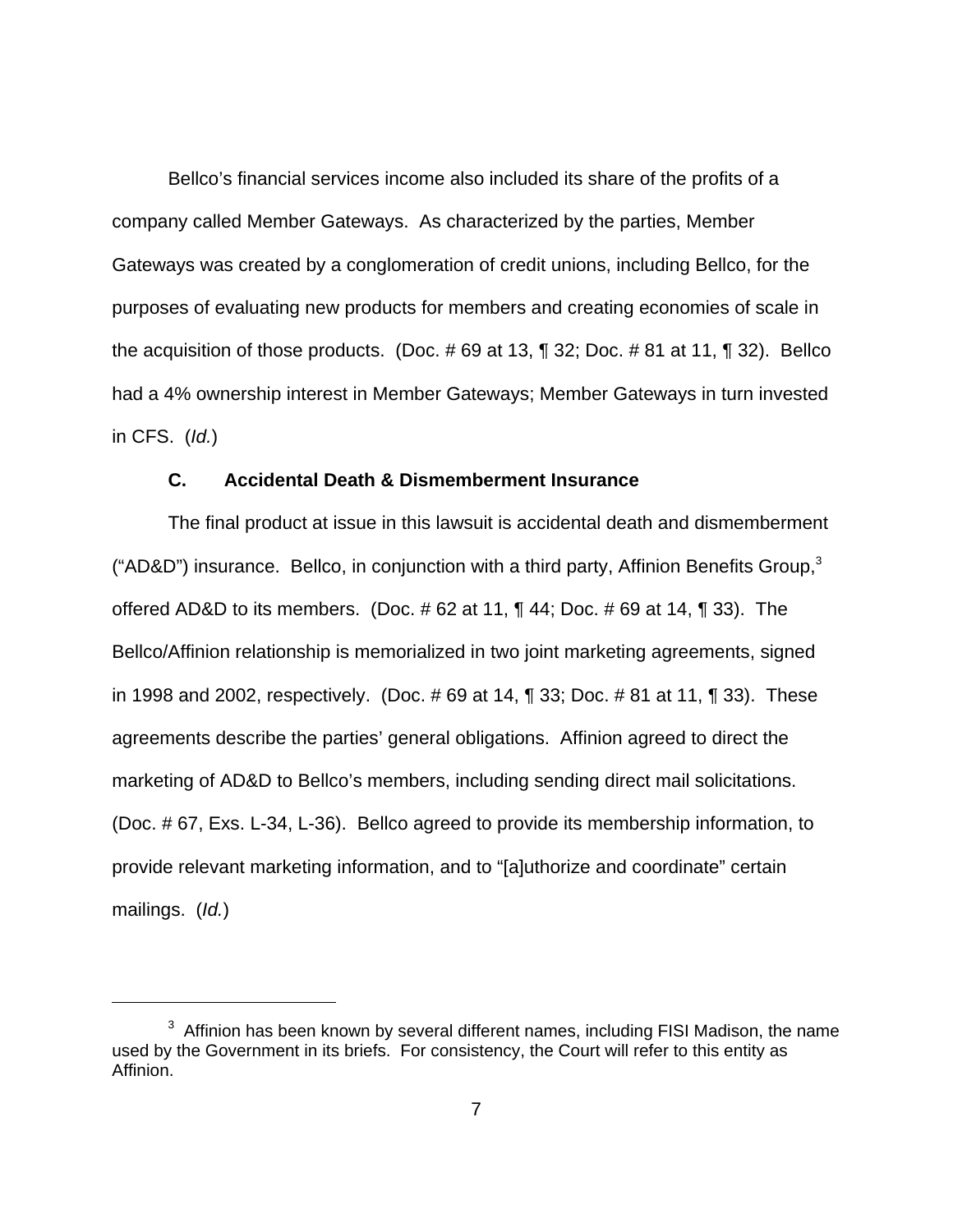Prior to each solicitation, Bellco reviewed, edited, and approved the materials, which included a letter from Bellco's CEO. (Doc. #69 at 16, 11, 43, 45; Doc. #81 at 12-13, ¶¶ 43, 45). Based on criteria established by Affinion, Bellco also created lists of its members to whom the solicitation was to be sent. (Doc. # 69 at 16, ¶ 42; Doc. # 81 at 12, ¶ 42). Affinion did the actual mailing, contracting with a third party vendor to scrub the Bellco member list to comply with privacy rules. (Doc. # 62 at 11, ¶¶ 46-47; Doc. # 83 at 9,  $\P$  46-47). Affinion paid for the mailing and necessary promotional materials. (Doc. # 62 at 12, ¶ 49; Doc. # 83 at 9, ¶ 49). If members had questions about AD&D, they would typically call Affinion, whose phone number was listed on the materials. (Doc. # 62 at 13, ¶¶ 57-58; Doc. # 83 at 11, ¶¶ 57-58). While Bellco call center employees would respond to member inquiries concerning AD&D on a superficial level, Affinion asked Bellco to forward all substantive inquiries to them. (Doc. #62 at 13, ¶ 58; Doc. # 83 at 11, ¶ 58).

Two levels of AD&D were offered to Bellco members. Any Bellco member could receive up to \$1,000 of coverage at no cost to them, because Bellco would pay the premium. (Doc. # 62 at 11, ¶ 45; Doc. # 83 at 9, ¶ 45). Bellco members could also apply for additional levels of coverage. Affinion would process the Bellco member's application for coverage and decide whether to issue coverage. (Doc. # 62 at 12, ¶¶ 52-53; Doc. # 83 at 10, ¶¶ 52-53). There is some dispute over precisely how member premiums were collected, (compare Doc. # 62 at 12, ¶ 54 with Doc. # 83 at 10-11, ¶ 54), but it is undisputed that Bellco members could authorize a debit to pay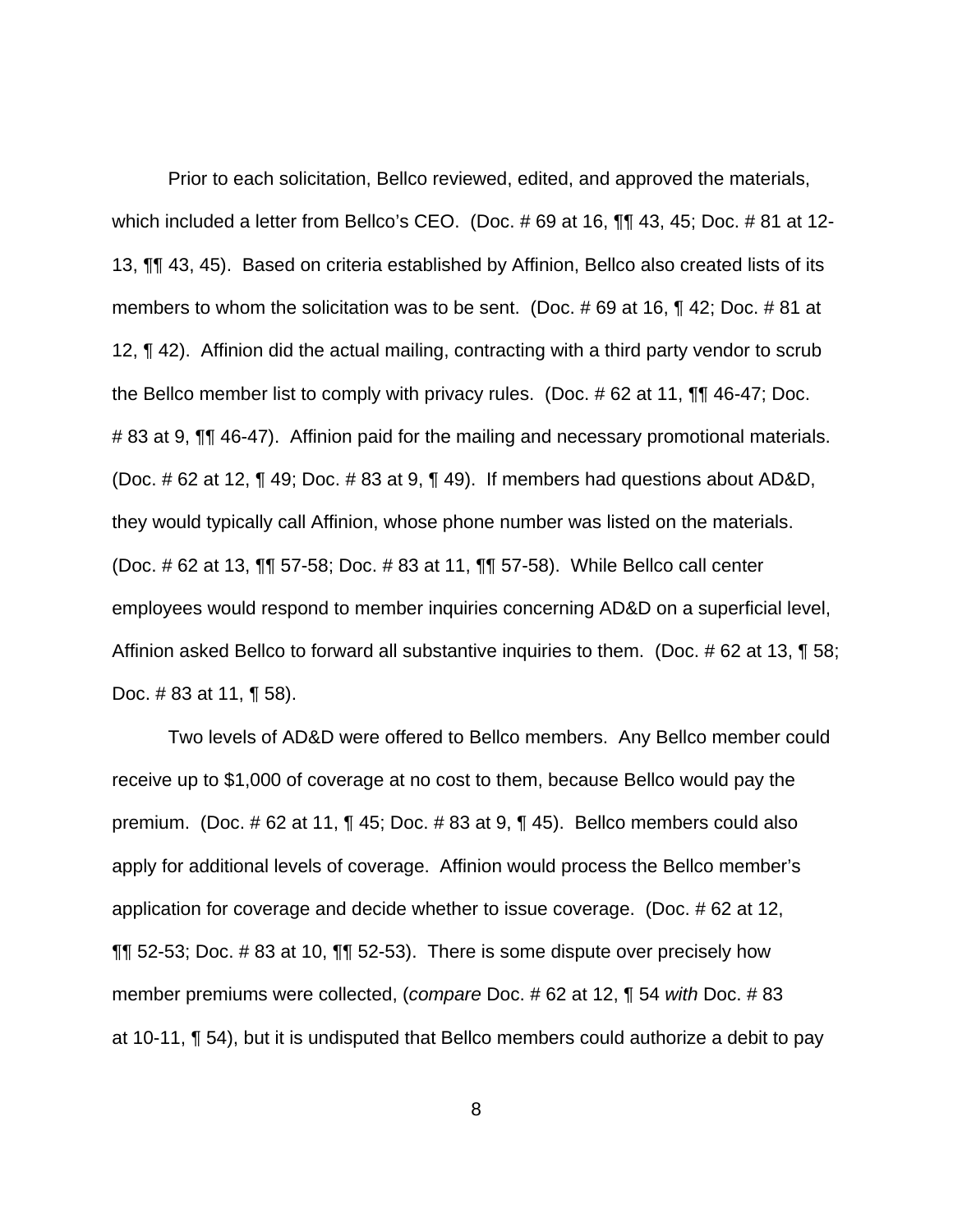the premiums directly from their Bellco accounts. (Doc. # 62 at 12-13, ¶ 55; Doc. # 83 at 11, ¶ 55). Bellco had no involvement in setting the premium amounts. (Doc. # 62 at 12, ¶ 54; Doc. # 83 at 11, ¶ 54). And Affinion, not Bellco, processed the actual claims for AD&D. (Doc. # 62 at 13, ¶ 56; Doc. # 83 at 11, ¶ 56).

Pursuant to the 2002 marketing agreement, Bellco received two forms of compensation: an "administrative allowance" for "marketing and administrative functions performed under" the agreement; and a "marketing bonus" paid "[i]n consideration of [Bellco's] authorization and coordination with" Affinion on the so-called "Recent Mailing Event," defined in the agreement as the most recent mail solicitation. (Doc. # 67, Ex. L-36). The 2002 agreement provided that the administrative allowance equaled 30% of the premiums collected from members who had elected to receive more than the \$1,000 in "free" coverage. (Id.). The agreement did not, however, specify any calculation method for the marketing bonus, but rather simply provided the bonus would be paid "as mutually agreed upon by the parties." (Id.) It appears that Bellco received a total of \$275,000 in marketing bonus payments in the years 2000, 2001, and 2002. (See Doc. # 67, Ex. Q-121). Testimony from Bellco's director of finance, Carol Koth, indicates that these payments were amortized over the five-year period from 2000 to 2005. (Doc. # 67, Ex. B at 49:1-13). In 2003, the only tax year in which income from the Bellco/Affinion relationship was reported, Bellco received somewhere between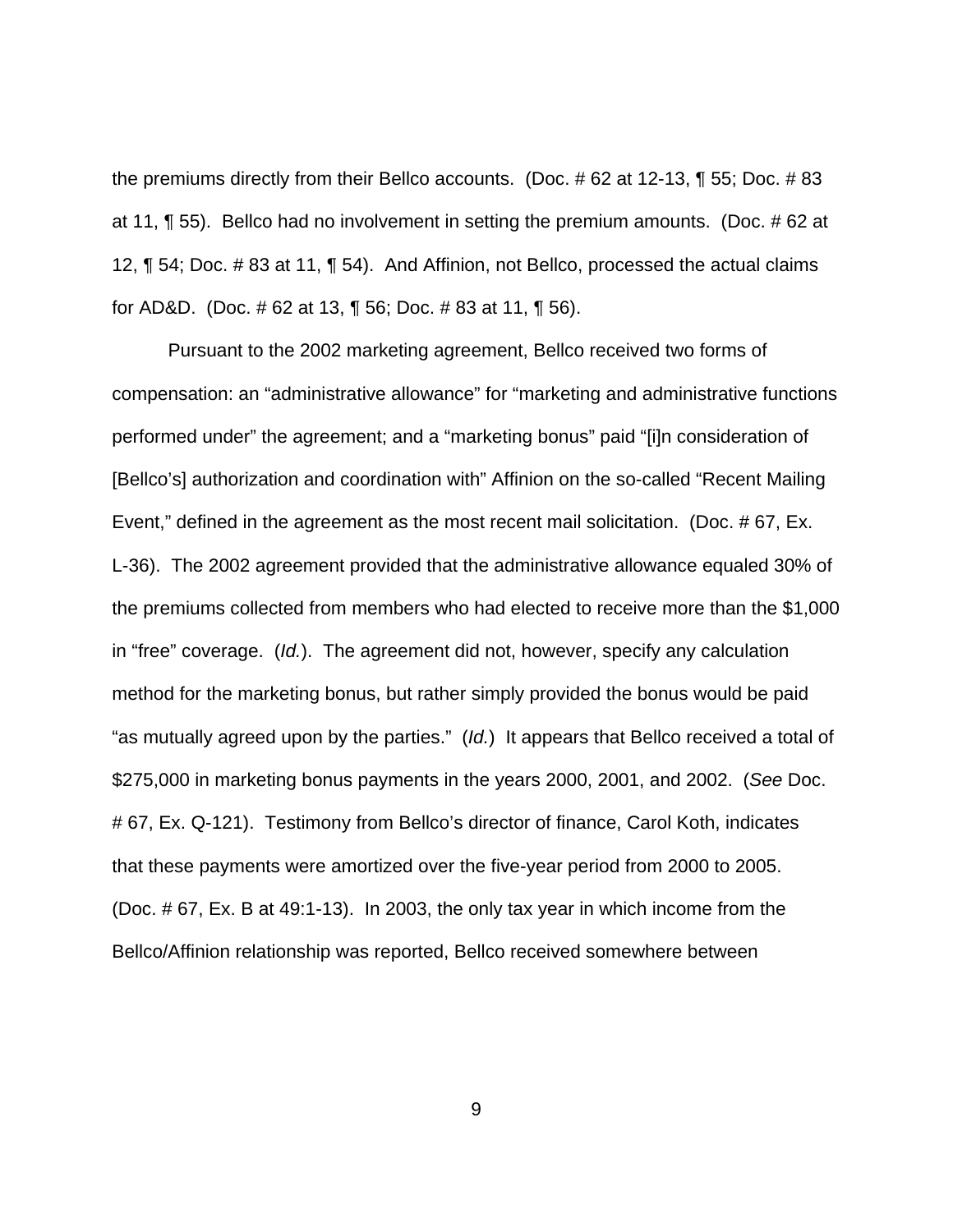\$150,000 and \$200,000 in income in the form of an administrative allowance.<sup>4</sup>

(See Doc. # 67, Ex. A; Ex. Q-121).

Bellco's total reported AD&D income for 2003 was \$200,220. (Doc. # 67, Ex. A at 18 of 22). Although the parties present vastly different characterizations of Bellco's involvement, it is undisputed that Bellco employees devoted an estimated 683 hours to the AD&D program in 2003, incurring \$32,413 of expenses. (Doc. # 69 at 15, ¶¶ 39-40; Doc. # 81 at 12, ¶¶ 39-40; Doc. # 91 at 3, ¶ 3). Bellco contends that this is equal to only one-tenth of 1% of Bellco's total employee time for 2003.

# **II. PROCEDURAL BACKGROUND**

After Bellco had filed its 2006 taxes, the IRS issued guidance that certain credit union activities generated income subject to UBIT. (Doc. # 14 at 5, ¶ 5). In response, Bellco filed its exempt organization business income tax returns for tax years 2000 through 2006. With these returns, Bellco paid the taxes the IRS contended was due, along with interest and penalties, for tax years 2000, 2001, and 2003 – the only years for which Bellco had UBIT liability. (Id. at 5-7, ¶¶ 6-8, 11-12, 15-16). Bellco then filed suit seeking a refund of these payments.<sup>5</sup>

 $4$  Although not entirely clear, it appears from the record that: \$925 of the year 2003 income was actually earned by First Choice, with which Bellco later merged, see infra n.1; approximately \$150,000 was the administrative allowance; and the remaining approximately \$50,000 was the amortized portion of the marketing bonus payments. (Doc. # 67, Ex. B at 48:15-49:13).

 $5$  The pleadings suggest that Bellco had initially determined it generated no taxable business income and thus had not filed tax returns at the time they would traditionally have been due. Instead, on August 15, 2007 – following the IRS's guidance on credit union UBIT – Bellco for the first time filed its returns, paid its taxes and penalties, and then initiated this refund suit. (See Doc. # 1, ¶¶ 13-14, 21-22, 31-32).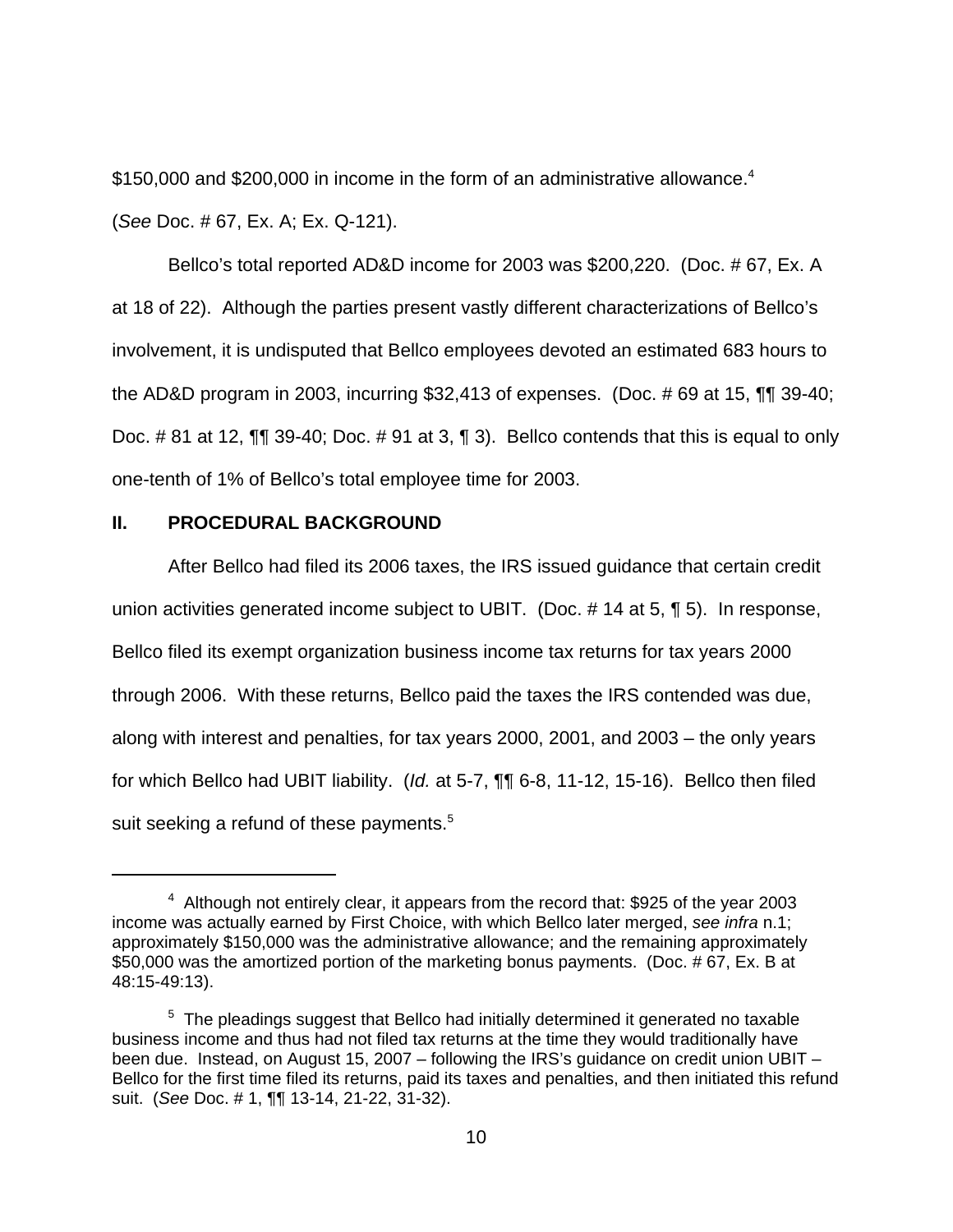Bellco contends that this suit is one of two "test cases" challenging what Bellco describes as the IRS's change in position on credit union UBIT. (Doc. # 62 at 28). Bellco identifies Community First Credit Union v. United States, 08-C-57 (E.D. Wisc.), as the other. In that case, after a four-day jury trial, the credit union prevailed on its claim that the income from certain insurance it sold – credit life and disability insurance and "guaranteed asset protection" insurance – was not taxable. See Community First Credit Union v. United States, 2009 WL 2058476, \*1 (E.D. Wisc. 2009). Bellco seeks the same result here.

After the Government's motion to dismiss on jurisdictional and procedural grounds was denied by this Court (Doc. # 25), both parties moved for summary judgment on the merits (Doc. ## 62, 66). Response and reply briefs were duly filed (Doc. ## 81, 83, 89, 91). At the parties' request (Doc. # 92), the Court heard oral argument on the motions on August 28, 2009. Following this argument, the Court ordered supplemental briefing on a key question: whether the ultimate determination of the taxability of the income in question was a legal determination for the Court, or a factual determination for the jury. (See Doc. # 102). Both parties submitted briefs in response to this query (Doc. ## 107, 109). At the same time, Bellco filed a motion to withdraw its jury demand (Doc. # 105), which the Government does not oppose (Doc. # 108), and which the Court herein grants. Thus, the ultimate determination of whether the income in question is subject to UBIT will, as a practical matter, be made by the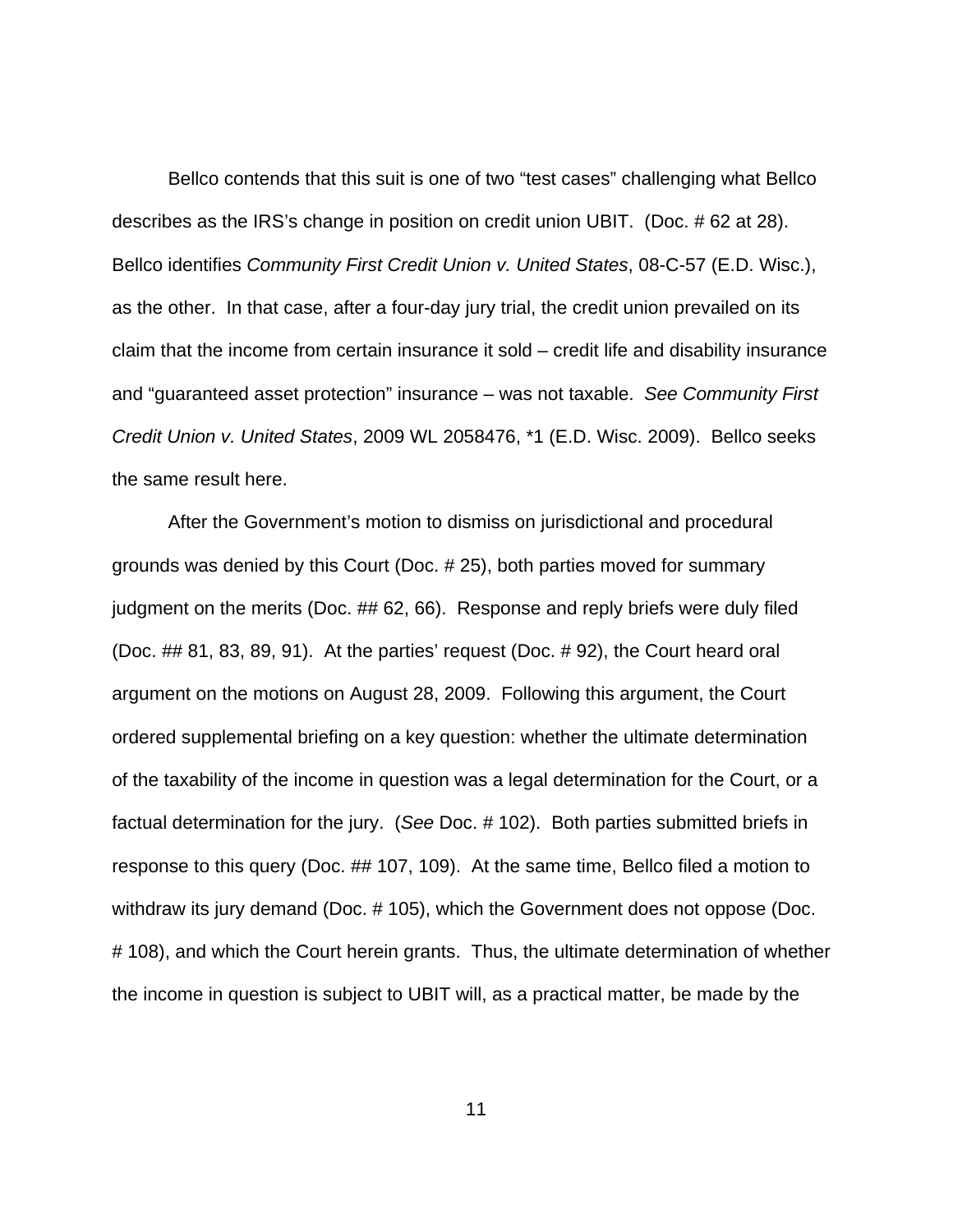Court. The issue is whether that decision is to be made in the Court's role as the arbiter

of law, or as the finder of fact. It is to that question that the Court first turns.

# **STANDARD OF REVIEW**

The basic contours of the Court's role in reviewing motions for summary

judgment are well-established:

Rule 56(c) of the Federal Rules of Civil Procedure instructs that summary judgment is appropriate if "there is no genuine issue as to any material fact and . . . the movant is entitled to judgment as a matter of law." Fed. R. Civ. P. 56(c); see Anderson v. Liberty Lobby, Inc., 477 U.S. 242, 247 (1986); T-Mobile [Central, LLC v. Unified Gov't of Wyandotte County], 546 F.3d [1299,] 1306 [10th Cir. 2008]. In making this determination, we "examine the record and all reasonable inferences that might be drawn from it in the light most favorable to the non-moving party." T-Mobile, 546 F.3d at 1306 (citations omitted). At this stage, "[c]redibility determinations, the weighing of the evidence, and the drawing of legitimate inferences from the facts are jury functions, not those of a judge. . . . The evidence of the non-movant is to be believed, and all justifiable inferences are to be drawn in his favor." Anderson, 477 U.S. at 255. However, "[w]here the record taken as a whole could not lead a rational trier of fact to find for the nonmoving party, there is no 'genuine issue for trial.'" Matsushita Elec. Indus. Co. v. Zenith Radio Corp., 475 U.S. 574, 587 (1986).

Pinkerton v. Colorado Dept. of Transp., 563 F.3d 1052, 1058 (10th Cir. 2009).

Where, as here, there are cross-motions for summary judgment, each motion is

considered separately, and the evidence construed in favor of the party against whom

the motion under consideration was made. Pirkheim v. First Unum Life Ins. Co., 229

F.3d 1008, 1010 (10th Cir. 2000); Atlantic Richfield Co. v. Farm Credit Bank of Wichita,

226 F.3d 1138, 1148 (10th Cir. 2000). While, on cross-motions, the Court is "'entitled to

assume that no evidence needs to be considered other than that filed by the parties, . . .

summary judgment is nonetheless inappropriate if disputes remain as to material facts.'"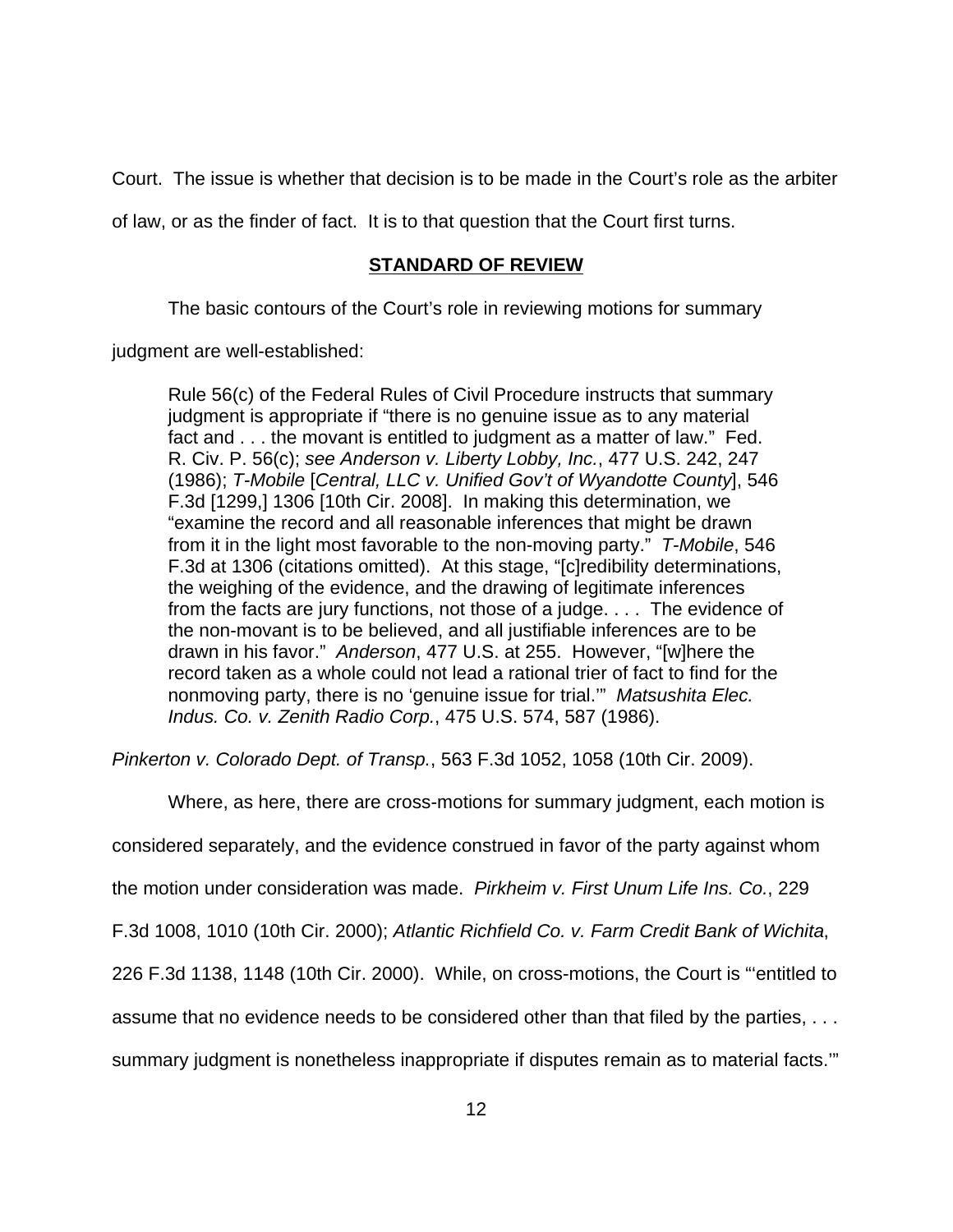Atlantic Richfield, 226 F.3d at 1148 (quoting James Barlow Family Ltd. P'ship v. David M. Munson, Inc., 132 F.3d 1316, 1319 (10th Cir. 1997)).

The rules for disputed facts are therefore clear – where disputes exist, summary judgment must be denied. The more difficult question is what to do where the material facts are not in dispute, but reasonable minds could disagree as to the import of those facts as applied to the relevant legal standards, i.e., whether AD&D income was "royalties" and whether credit insurance and financial services were "substantially related" to Bellco's purposes. This is a classic "mixed question" of law and fact: "the facts are admitted or established and the law is undisputed; **the sole issue is whether the law applied to the facts satisfies the statutory standard**." Supre v. Ricketts, 792 F.2d 958, 961 (10th Cir. 1986) (citing Pullman-Standard v. Swint, 456 U.S. 273, 289 n.19 (1982)) (emphasis added); cf. Nat'l Collegiate Athletic Ass'n v. Comm'r, 914 F.2d 1417, 1418, 1420 (10th Cir. 1990) (tax court's determination of whether certain income was subject to UBIT presented mixed question).

The question, then, is who – the Court, or the factfinder – resolves this "sole issue." That is, who applies the facts to the law? The answer is important to the resolution of the parties' motions. If the ultimate decision is one for the factfinder, summary judgment cannot be granted, even if the facts are undisputed, unless no reasonable factfinder could differ as to whether those undisputed facts meet the statutory standard. Cf. McDermott Int'l, Inc. v. Wilander, 498 U.S. 337, 356 (1991) (noting that the issue of whether a person is a "member of a crew" under Jones Act is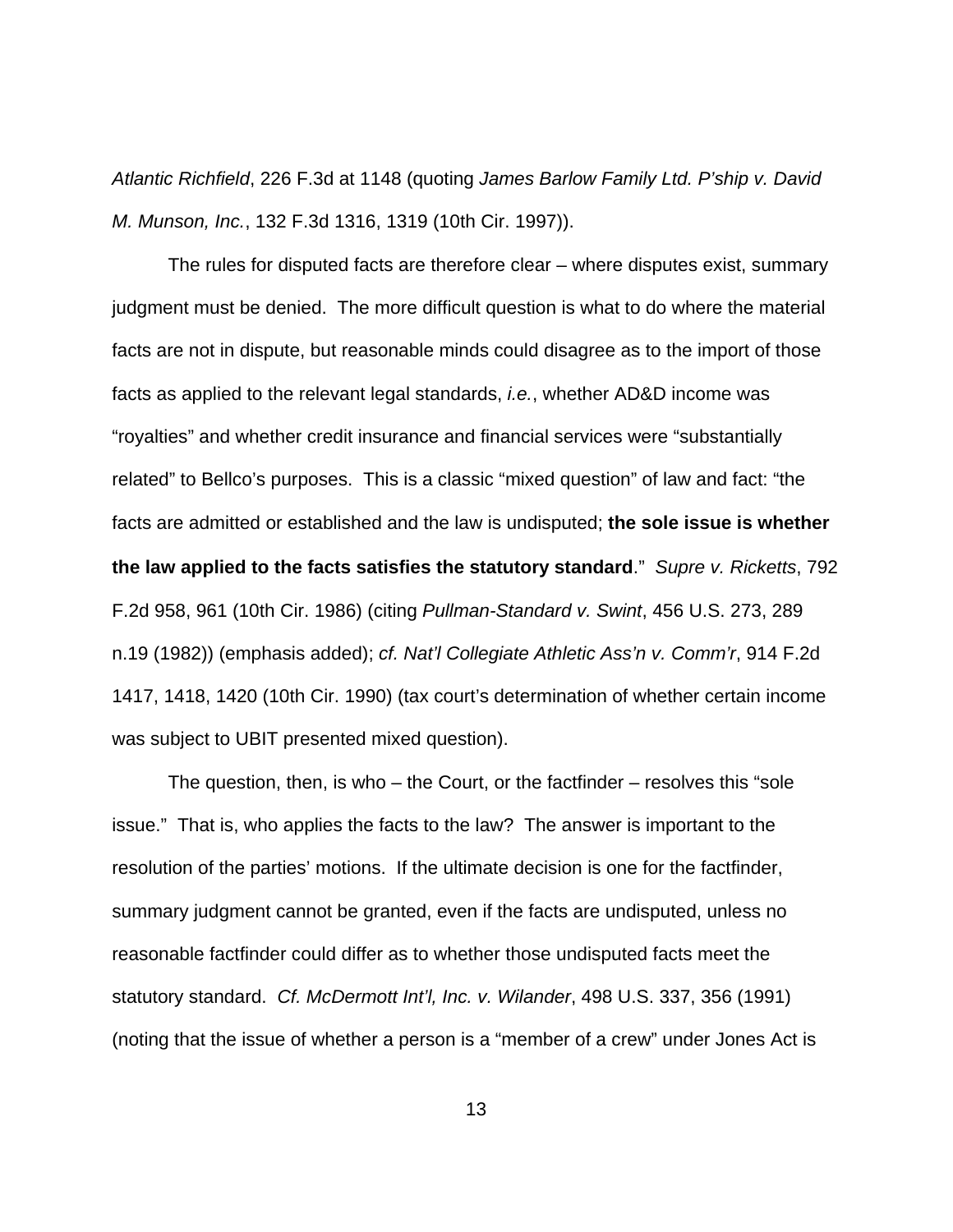a mixed question of law and fact, and thus "[i]f reasonable persons, applying the proper legal standard, could differ as to whether the employee was a 'member of a crew,' it is a question for the jury"). If, on the other hand, the ultimate decision is for the Court, the only thing precluding summary judgment is a genuine dispute over the historical facts; if those facts are undisputed, it is for the Court to apply the facts to the law. See Hon. William W Schwarzer, Hon. Wallace A. Tashima, James M. Wagstaffe, Practice Guide: Federal Civil Procedure Before Trial, National Edition §§ 14:224-14:225.

Mixed questions are "typically . . . resolved by juries." United States v. Gaudin, 515 U.S. 506, 512 (1995). But "typically" does not mean "always." The Court has not identified any binding precedent expressly addressing the issue in the context presented in this case, i.e., a tax refund suit brought in the district court challenging the Government's UBIT determination.<sup>6</sup> However, consideration of the basic principles animating the division of decisions between judges and juries suggests that the ultimate determination in this case is best left to the Court.

As the Supreme Court has recognized, drawing the line between matters for the jury and matters for the court is often "vexing." Pullman, 456 U.S. at 288; see also Miller v. Fenton, 474 U.S. 104, 113-14 (1985) (Perhaps much of the difficulty in this area stems from the practical truth that the decision to label an issue a 'question of law,' a

 $^6$  This may be because, in order to litigate in the district court, a taxpayer must pay the alleged tax before suing for a refund. See 26 U.S.C. § 7422; 28 U.S.C. § 1346(a)(1). By contrast, a suit can be brought in the tax court without paying first. Boris I. Bittker & Lawrence Lokken, Federal Taxation of Income, Estates and Gifts, 115.2.1. "For this and possibly other reasons, [the Tax Court] is the predominant forum for federal tax litigation." Id.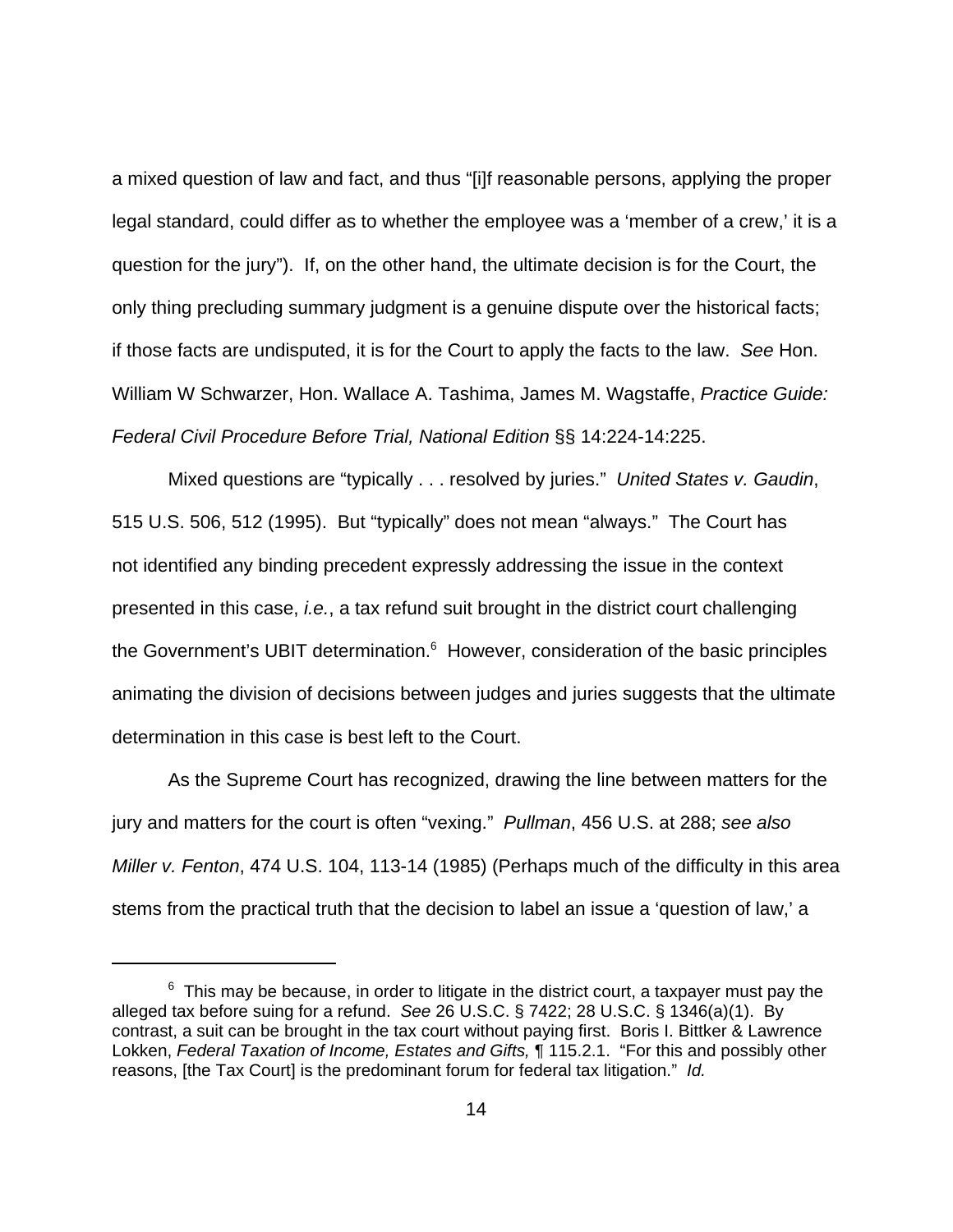'question of fact,' or a 'mixed question of law and fact' is sometimes as much a matter of allocation as it is of analysis."). Commentators have explained that who makes the ultimate application of facts to law typically "depends on whether [the ultimate issue] is predominantly factual or legal." Hon. William W Schwarzer et al., The Analysis and Decision of Summary Judgment Motions, 139 F.R.D. 441, 457 (1991); see also Practice Guide: Federal Civil Procedure Before Trial, National Edition § 14:225; cf. Miller, 474 U.S. at 114 (noting that in circumstances where "the issue falls somewhere between a pristine legal standard and a simple historical fact, the fact/law distinction at times has turned on a determination that, as a matter of the sound administration of justice, one judicial actor is better positioned than another to decide the issue in question"). Thus, where the resolution "turns on an assessment of human behavior and expectations within the common experience of jurors," it is usually for the jury to decide. Schwarzer, 139 F.R.D. at 457. On the other hand, where "a decision is likely to have significant precedential impact on the resolution of an issue imbued with the need for consistency and reasoned resolution, the balance tilts toward determination by the judge rather than the jury." Id. at 459.

The ultimate decision of whether the income at issue in this case is exempt from UBIT falls into this latter category. As a threshold matter, technical tax determinations are not typically within the "common experience" of jurors – if they were, thousands of accountants would be out of a job. More importantly, the ultimate determination may well have "significant precedential impact." Bellco urges that this "test case" will help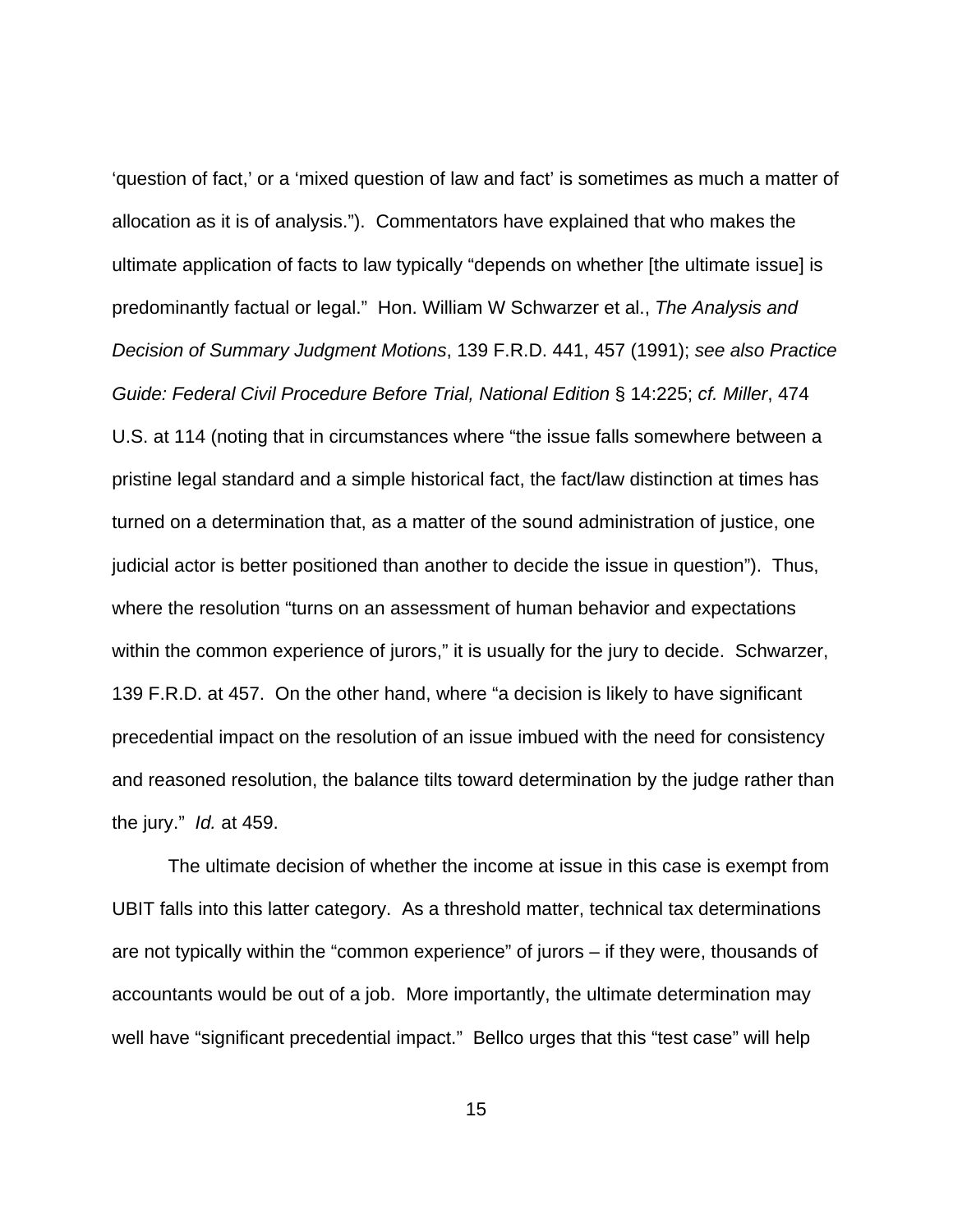inform the IRS's position on credit union tax issues generally. And because issues of tax liability affect a company's business planning, the risk of inconsistent jury verdicts on the taxability of similar products strongly suggests a "need for consistency." For all of these reasons, the Court finds that the ultimate application of the facts to the UBIT standards set out in the tax code is "predominantly legal" and thus properly for the Court.<sup>7</sup>

This conclusion is consistent with the treatment of Tax Court decisions on similar "mixed questions." Unlike refund suits filed in federal district courts, in which a taxpayer can demand a jury, see 28 U.S.C. §§ 2402, 1346(a)(1), the Tax Court makes both the relevant findings of fact and conclusions of law. See 26 U.S.C. § 7459(b); see also Anderson v. Comm'r, 62 F.3d 1266, 1270 n.8 (10th Cir. 1995) (noting that Tax Court's role as trier of fact includes weighing the evidence and drawing conclusions therefrom). Therefore, just as it would for a district court trying a case without a jury, the appellate court reviews the Tax Court's basic factual findings for clear error and its legal conclusions de novo. Anderson, 62 F.3d at 1270. But on mixed questions, the

 $7$  To be clear, the Court does not suggest that all "application of fact to law" questions in the tax context are matters for the courts. Indeed, in Commissioner v. Duberstein, 363 U.S. 278 (1960), the Supreme Court explained that the determination of what qualifies as a "gift" under the tax code was for the factfinder, and appellate review of the determination was circumscribed. Id. at 290-91. But this conclusion does not alter the Court's analysis. The "gift" determination, the Supreme Court noted, was "nontechnical" and "close[ly] relat[ed] . . . to the date of practical human experience." Id. at 289. This assessment comports with the basic distinction between ultimate questions for the factfinder – which focus on "human behavior and expectations within the common experience of jurors," Schwarzer, 139 F.R.D. at 457, and ultimate questions for the courts, which are of a more technical nature. Unlike the "gift" assessment, the Court finds the UBIT determination to be more legal than factual.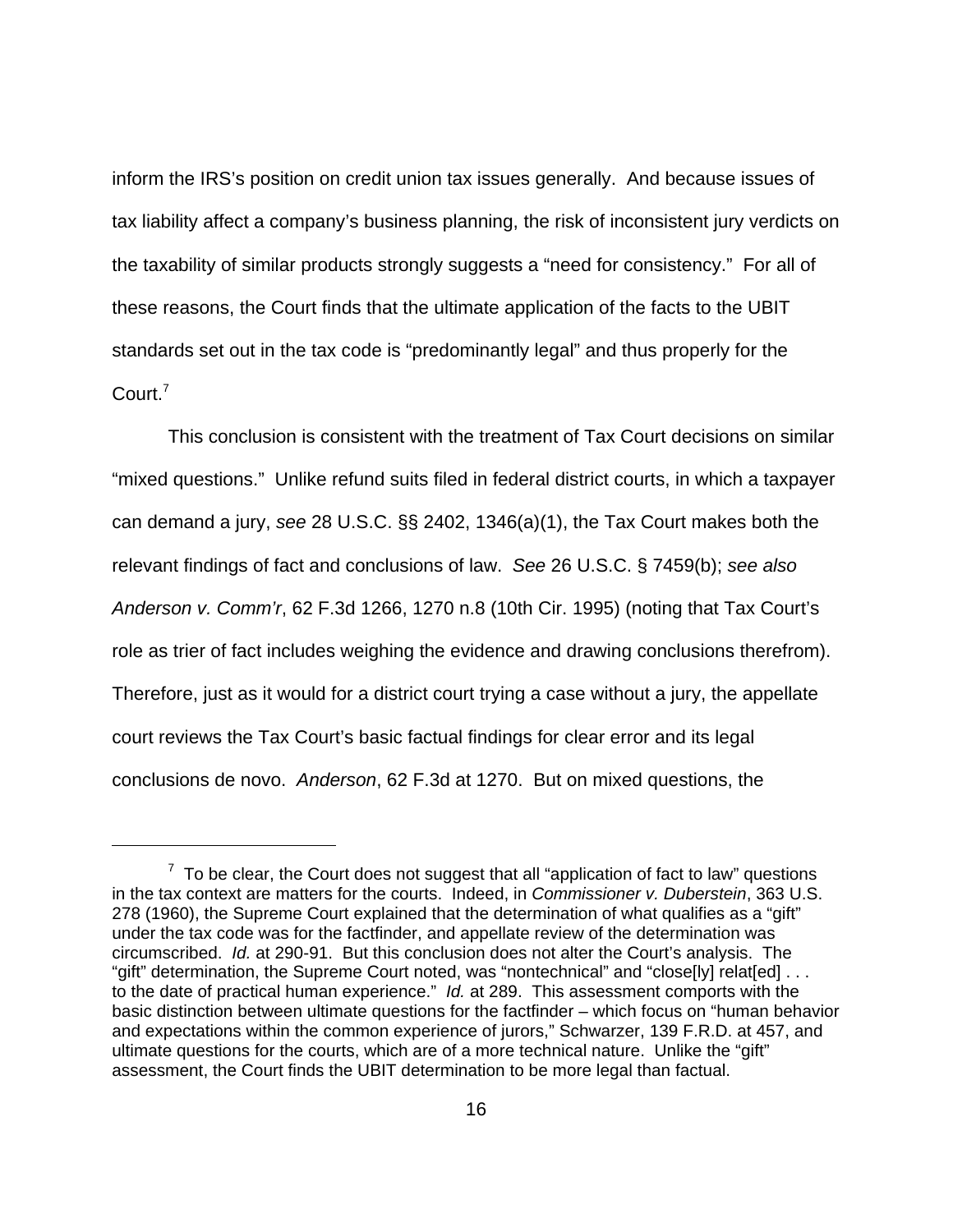standard of review turns on whether the question is primarily factual or legal. Id. Where the challenge is to the Tax Court's application of the law to the facts, the Tenth Circuit is clear that the review is de novo. Anderson, 62 F.3d at 1270 ("Where, as here, 'the sole issue is whether the law applied to the facts satisfied the statutory standard, we review the Tax Court's application of the law to the facts de novo' . . . ." (quoting Nat'l Collegiate Athletic Ass'n, 914 F.2d at 1420)). In other words, the Tenth Circuit has recognized that the Tax Court's application of law to facts is primarily a **legal** determination. The same principle applies in this case. The application of historical facts to the statutory UBIT standards is primarily a legal issue, and thus should be left to the Court.

The Court also notes that the parties appear to agree with this conclusion. As explained above, Bellco has withdrawn its jury demand (Doc. # 105), essentially conceding that the ultimate determination in this case is best left to the Court. And the Government, in responding to the Court's order for supplemental briefing on the Court/jury question, noted that while the analysis in this case presented mixed questions of law and fact, those questions "primarily involve[ ] the consideration of legal principles" capable of resolution by the Court. (Doc. # 107 at 2).

For all of these reasons, the Court concludes that the ultimate determination of whether the income at issue is taxable is an issue for the Court to decide. In reviewing the parties' summary judgment motions, then, the only question is whether there is a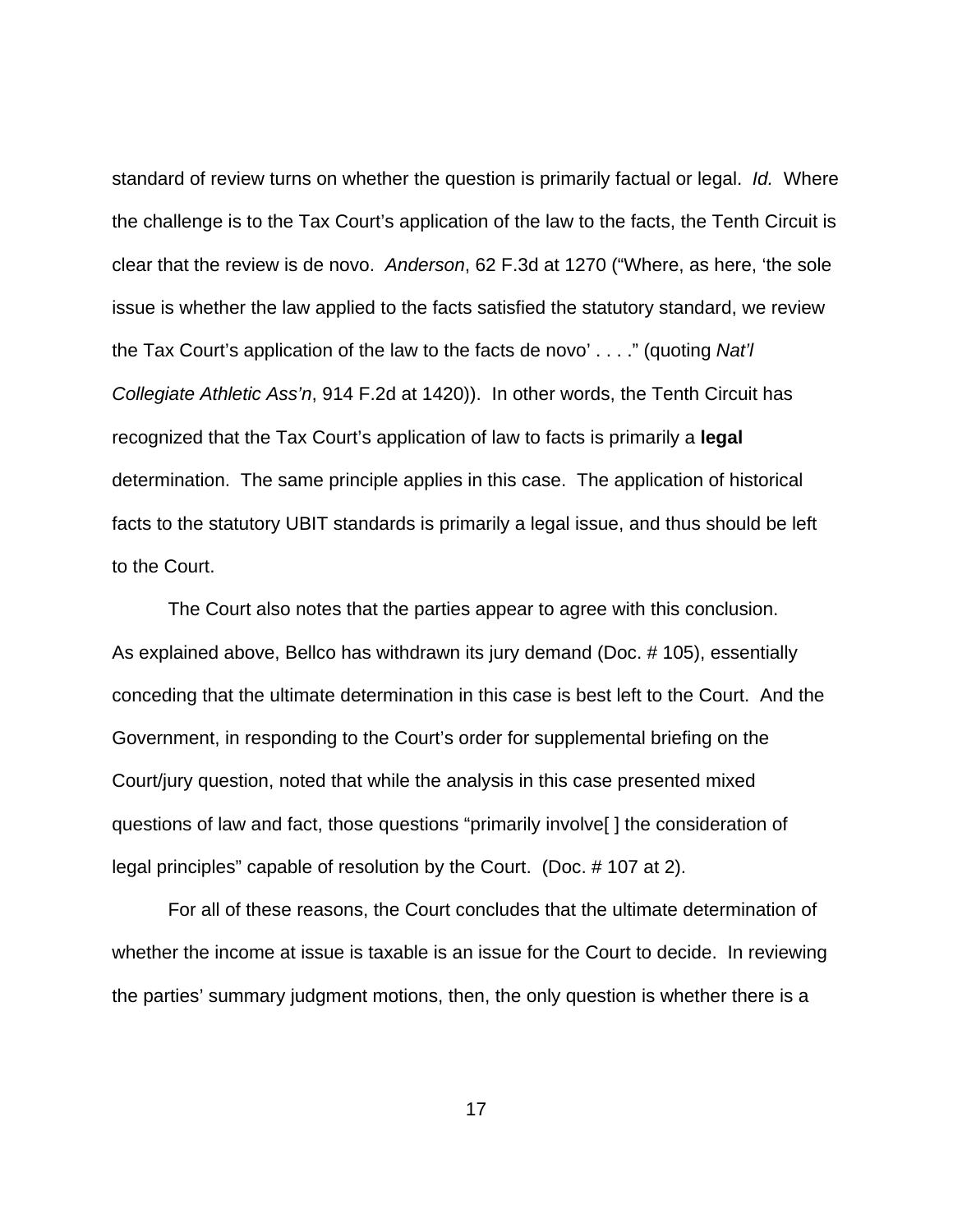genuine dispute over material, historical facts. Where those facts are clear and undisputed, the Court will apply those facts to the relevant legal standards.

Finally, a word on how granular the Court's analysis of the particular income streams should be. Bellco lumps together all of the income received from each product, analyzing the product generally rather than the income source specifically. The Government, by contrast, breaks out each individual income source, e.g., for credit insurance, the Government separately analyzes (1) income from direct loans, (2) income from indirect loans, and (3) Bellco's share of CUILA's income. The Court finds that the Government's approach is more consistent with the relevant regulations. See, e.g., 26 C.F.R. § 1.513-1(d)(2) ("[F]or the conduct of trade or business from which **a particular amount of gross income** is derived to be substantially related to purposes for which exemption is granted, the production or distribution of the goods or the performance of the services from which the gross income is derived must contribute importantly to the accomplishment of those purposes."). Therefore, the Court will separately analyze each discreet stream of income.

#### **ANALYSIS**

With these standards as a guide, the Court turns to the three products at issue, keeping in mind that, as the taxpayer, Bellco shoulders the burden of demonstrating that it is entitled to a refund. Dye v. United States, 121 F.3d 1399, 1408 (10th Cir. 1997) (citing United States v. Janis, 428 U.S. 433, 440 (1976)).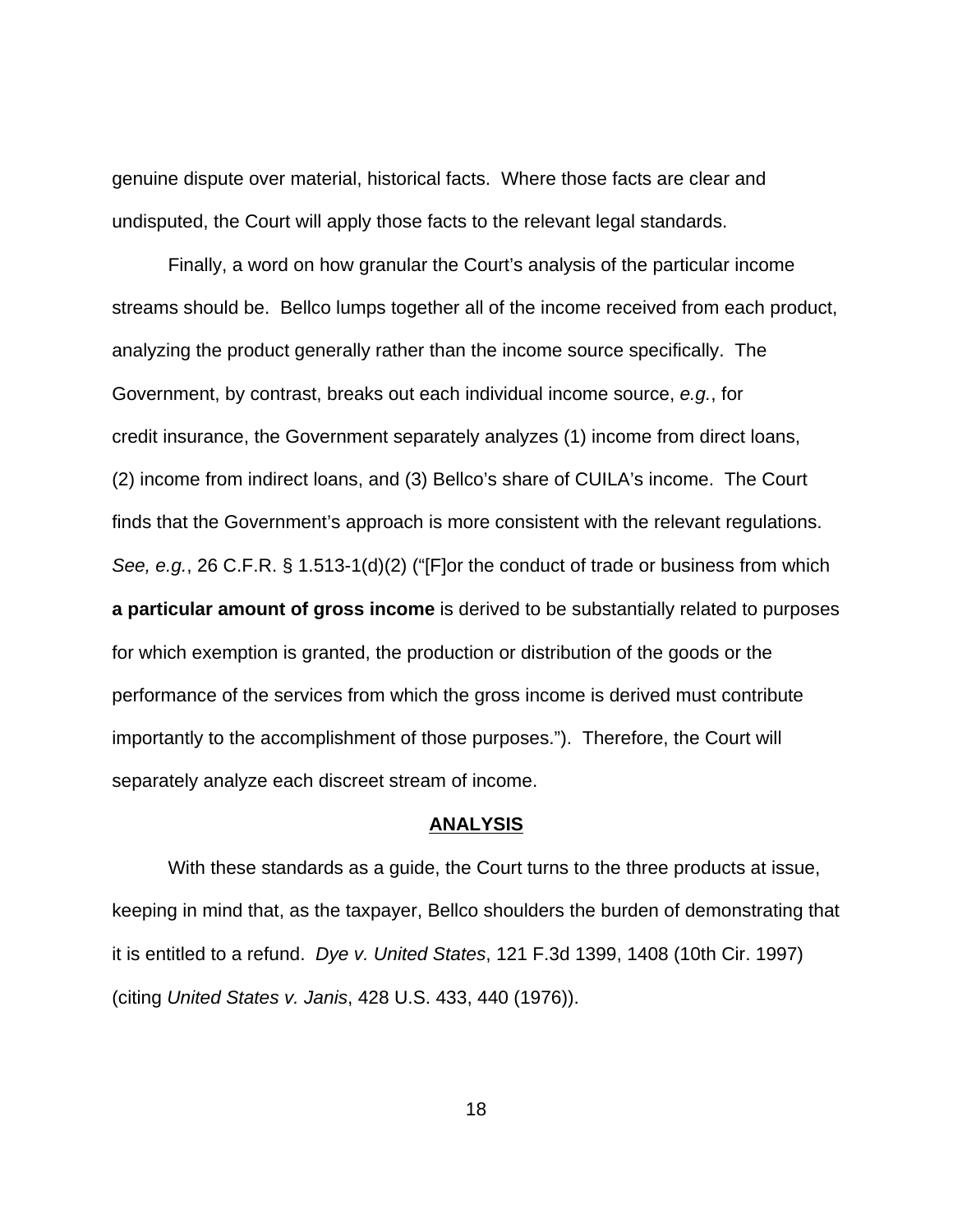### **I. CREDIT INSURANCE AND FINANCIAL SERVICES**

The Government assessed UBIT on Bellco's income from credit life and disability insurance and from financial products and services. Bellco's basic argument is that this income is not taxable because the activities that produced the income were closely related to Bellco's basic function. The Government, obviously, disagrees.

The parties do not dispute the relevant legal standards. To be safe from UBIT, income must be generated by an activity "substantially related to [Bellco's] tax-exempt purposes." United States v. American College of Physicians, 475 U.S. 834, 839 (1986); see also 26 U.S.C. § 513(a). The parties agree that, under Colorado law, Bellco's taxexempt purposes are (1) the promotion of thrift and (2) the creation of credit at fair and reasonable rates, and that both purposes focus on Bellco's members. Gov't MSJ at 22; Bellco Resp. at 42.<sup>8</sup>

An activity is "substantially related" to these purposes if it "contribute[s] importantly" to their accomplishment. 26 C.F.R. § 1.513-1(d)(2). In evaluating this issue, courts often consider whether the activity evidences a real intent to further the tax-exempt purposes or, on the other hand, whether the entity's true motive is revenues and profits. See, e.g., Independent Ins. Agents of Huntsville, Inc. v. Comm'r, 998 F.2d 898, 902 (11th Cir. 1993); Illinois Ass'n of Prof. Ins. Agents, Inc. v. Comm'r, 801 F.2d

 $8$  The parties dispute the exact source of Bellco's member-focused mission. The Government claims the requirement stems from the federal law's requirement that a credit union be organized for "mutual purposes," while Bellco claims it arises from the state law's definition of a credit union as a "cooperative association." (Doc. # 69 at 21-22; Doc. # 81 at 42). But whatever the source, the parties agree that a member-service purpose is important to the inquiry.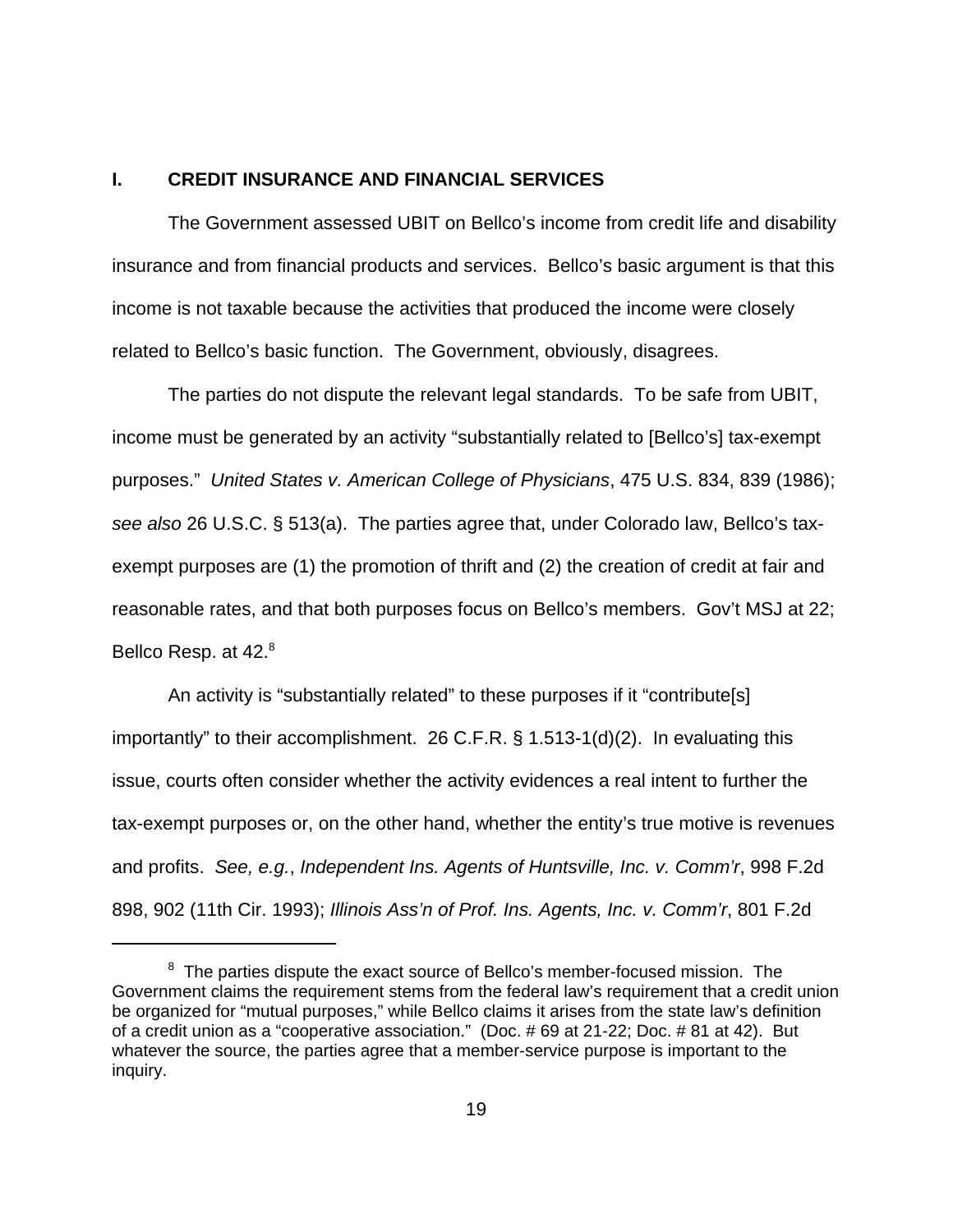987, 994 (7th Cir. 1986); Louisiana Credit Union League v. United States, 693 F.2d 525, 538 (5th Cir. 1982). The determination of substantial relation "depends in each case upon the facts and circumstances involved." 26 C.F.R. § 1.513-1(d)(2).

# **A. Credit Insurance**

As discussed above, Bellco's credit insurance income came from three specific sources: "direct lending" operations, where Bellco employees themselves initiated the loans and sold the accompanying insurance; "indirect lending" operations, managed by CUILA, through which automobile dealers offered purchasers financing, and credit insurance, through Bellco; and Bellco's share of CUILA's net income.

#### 1. Direct Loans

Most of the basic facts concerning the structure and workings of the direct loan program are established. However, upon review of the record, the Court finds that one critical fact – Bellco's profit motive – is in dispute, or at least unclear. For example, the Government cites to an email exchange by employees of Minnesota Life, which provided Bellco's direct loan insurance, noting that Bellco would not be amenable to lowering their premium rate in order to bring the "loss ratio" up to Colorado's required 40% (i.e., \$0.40 paid out for every \$1 taken in). (Doc. # 67, Ex. H-2). The email notes that the "worst thing" Minnesota Life could do would be to lower rates and then have unexpected claims come in, leading to "high losses." (Id.). The email also states that if the loss ratio did rise, "we would be able to increase [Bellco's] premium rate which in turn would give them more fee income. (a positive?)" (Id.). On the other hand, Bellco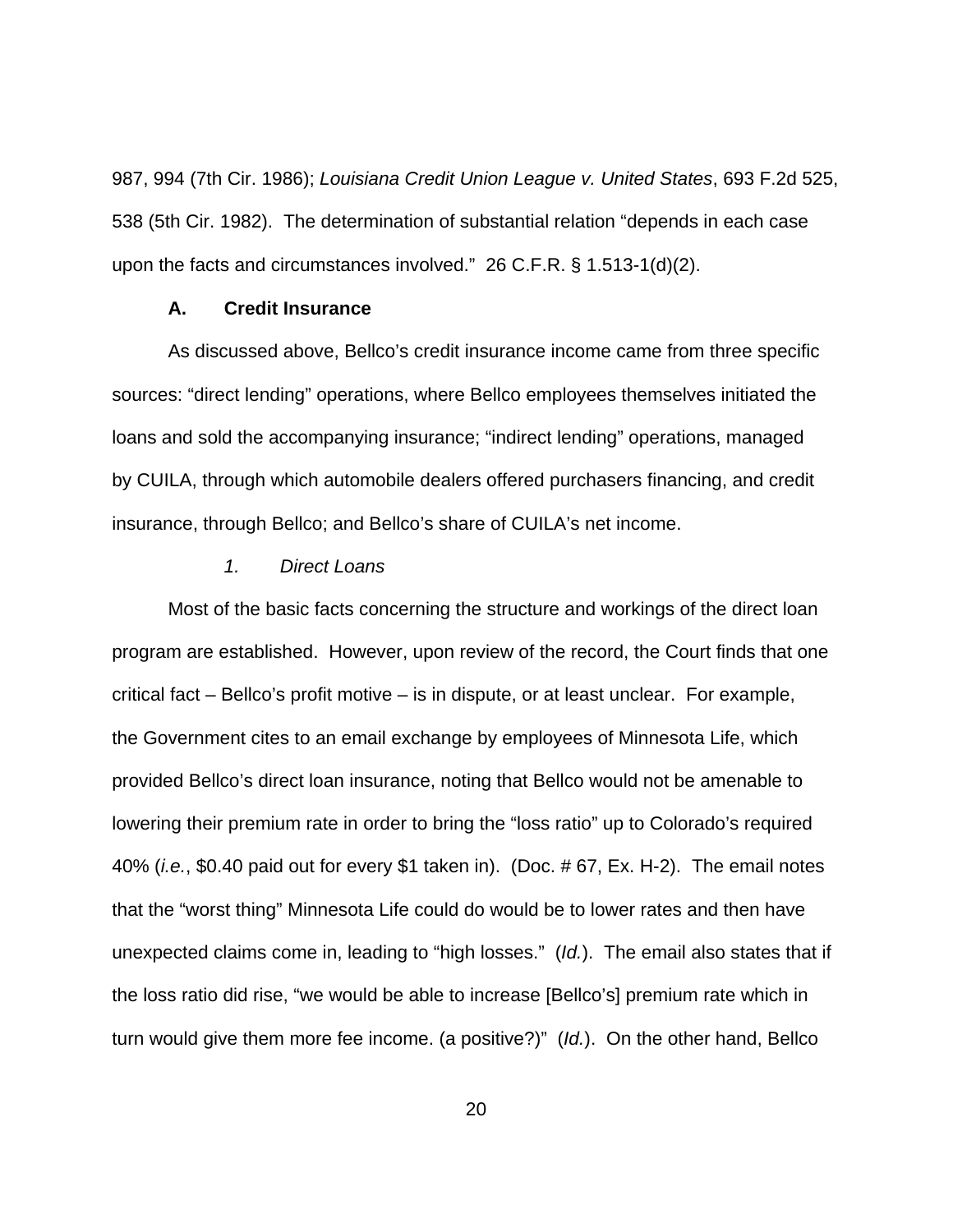points to testimony that Minnesota Life approached Bellco numerous times with requests to lower Bellco's rates, and that Bellco often did so, lowering rates to the members while keeping commissions the same. (Doc. # 81, Ex. 24, at 128:7-21). The Court finds a genuine dispute over whether and to what extent Bellco was motivated by profits in offering credit insurance.

 Given the importance courts have placed on an entity's profit motive, the Court finds this dispute enough to preclude an entry of summary judgment for either Bellco or the Government. At trial, it will be up to the Court, as the finder of fact, to weigh this evidence and evaluate credibility in order to determine the extent of Bellco's profit motive. That historical fact will then be evaluated, along with all other facts and circumstances, and applied to the statutory standards to determine whether income from direct loans was "substantially related" to Bellco's tax-exempt purpose.

## 2. Indirect Loans

Like the direct lending program, the basic structure of the indirect lending program is essentially undisputed. However, like the direct lending program, the Court finds the record is unclear on precisely what, if any, profit motive drove Bellco's participation in the indirect lending program. The Court notes that it is not obvious from the record whether the same loss ratio considerations apply to Bellco's indirect loans. But this lack of clarity further cautions against deciding this issue in either party's favor without a full presentation of the facts at trial.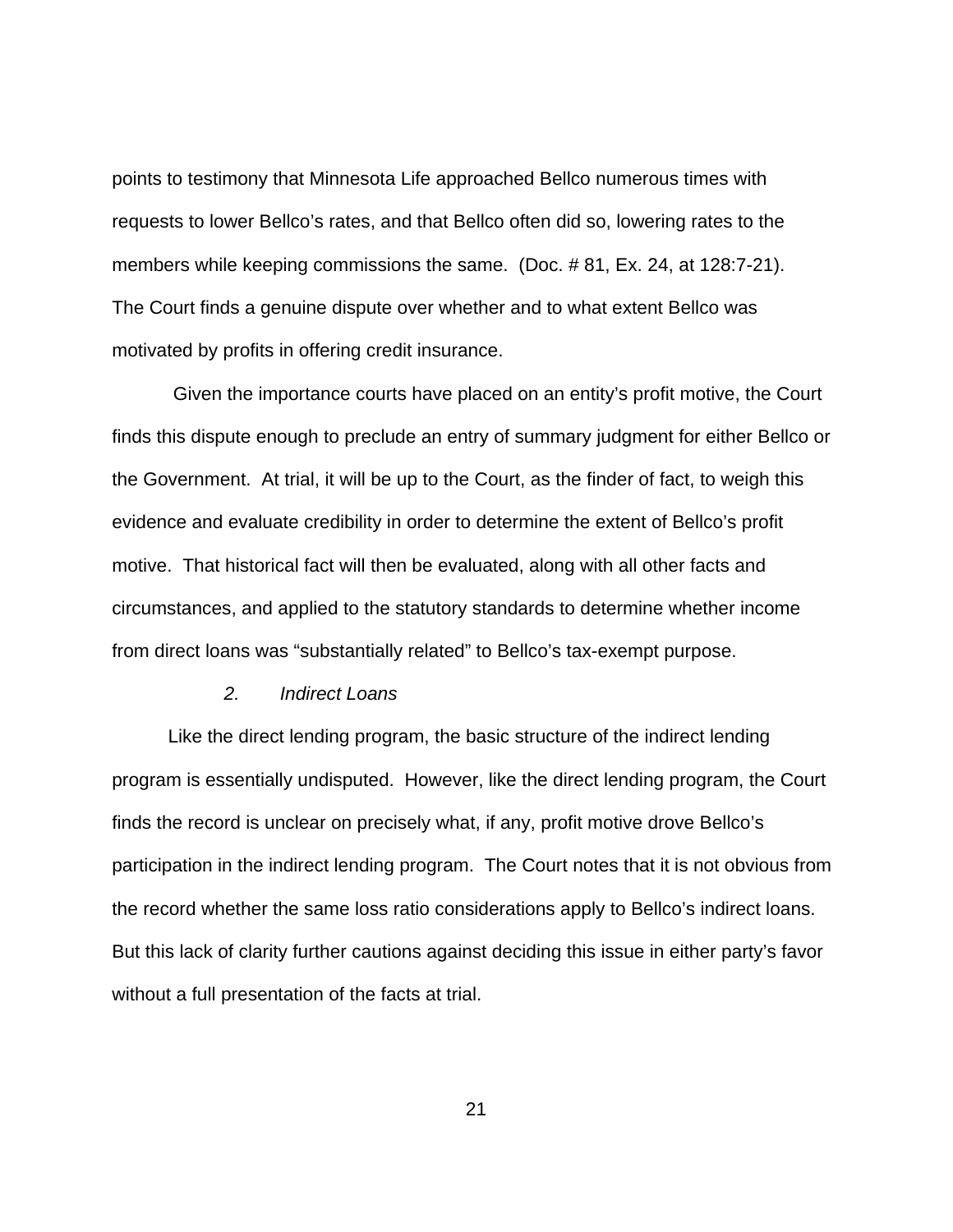#### 3. CUILA Income Share

The final source of credit insurance income is Bellco's share of CUILA's net income on all sales of credit life and disability insurance. Bellco does not deny that CUILA's income included commissions from credit insurance policies sold to individuals who were not Bellco members. (Doc. # 69 at 11, ¶ 26; Doc. # 81 at 10, ¶ 26). However, it appears from the record that these policies were all sold to members of some credit union, even if not Bellco. (See Doc. # 67, Ex. B at 36:11-37:16).

The Government argues that income from sales to non-Bellco members cannot, by definition, be "substantially related" to Bellco's member-focused, tax-exempt purpose. (See Doc. # 69 at 30). The cases cited by the Government – which involve postal unions receiving income from the provision of health insurance to persons who were not, and never had been, postal workers – hold that income generated by sales to persons **completely** unrelated to the entity and its mission cannot meet the substantial relation test. See Nat'l League of Postmasters of United States v. Comm'r, 86 F.3d 59 (4th Cir. 1996); Nat'l Ass'n of Postal Supervisors v. United States, 944 F.2d 859 (Fed. Cir. 1991); American Postal Workers Union, AFL-CIO v. United States, 925 F.2d 480, 483 (1991) Thus, were the CUILA sales to persons who were not members of a credit union at all, the Court would unquestionably agree with the Government's argument. However, in this case it appears (although, again, it is not entirely clear) that the "nonmember" sales were still made to members of the credit union movement as a whole.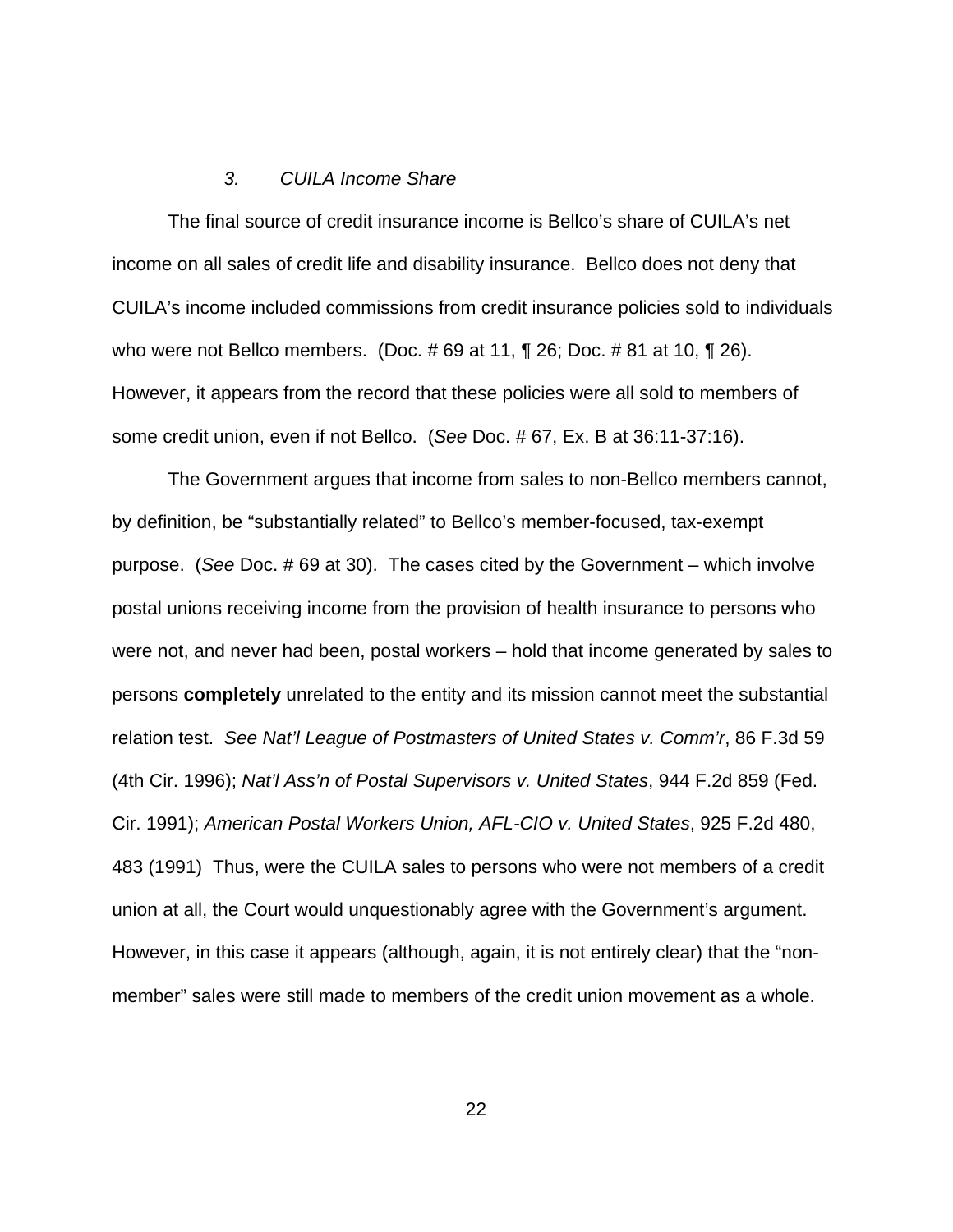The Court finds it possible, depending on the particulars of CUILA's sales process, that sales to members of credit unions generally might "contribute importantly" to the promotion of Bellco's own members' thrift and credit. The record shows that CUILA was formed to give credit unions, collectively, additional bargaining power (Doc. # 67, Ex. J at 65:9-66:5), which presumably could lead to better value for individual members. At this stage of the proceedings, the factual record on the precise workings of CUILA's insurance sales is unclear. Moreover, the parties have not discussed, in more than a cursory fashion, the question of whether a line of business that (arguably) benefits the credit union movement as a whole could be considered "substantially related" to an individual credit union's mission. The Court finds that this issue is insufficiently presented to permit a thorough analysis, and denies summary judgment as to either party. At trial, the parties should be prepared to present additional evidence and more developed legal arguments on this issue.<sup>9</sup>

## **B. Financial Services**

The relevant historical facts concerning Bellco's income from financial services are not in dispute. The bulk of the income was generated as a result of commissions paid to Bellco as a result of CFS's sales of financial products, typically to Bellco

 $9$  The Court does note that Bellco's argument that the CUILA income share is de minimis – less than 10% of its gross income from credit insurance during the years in question – is inapposite. (Doc. # 81 at 47). As discussed above, the Court is under an obligation to examine each discreet income source. The relatively small nature of one portion of income vis a vis another does not abdicate the requirement that the specific income source must meet the substantial relation test.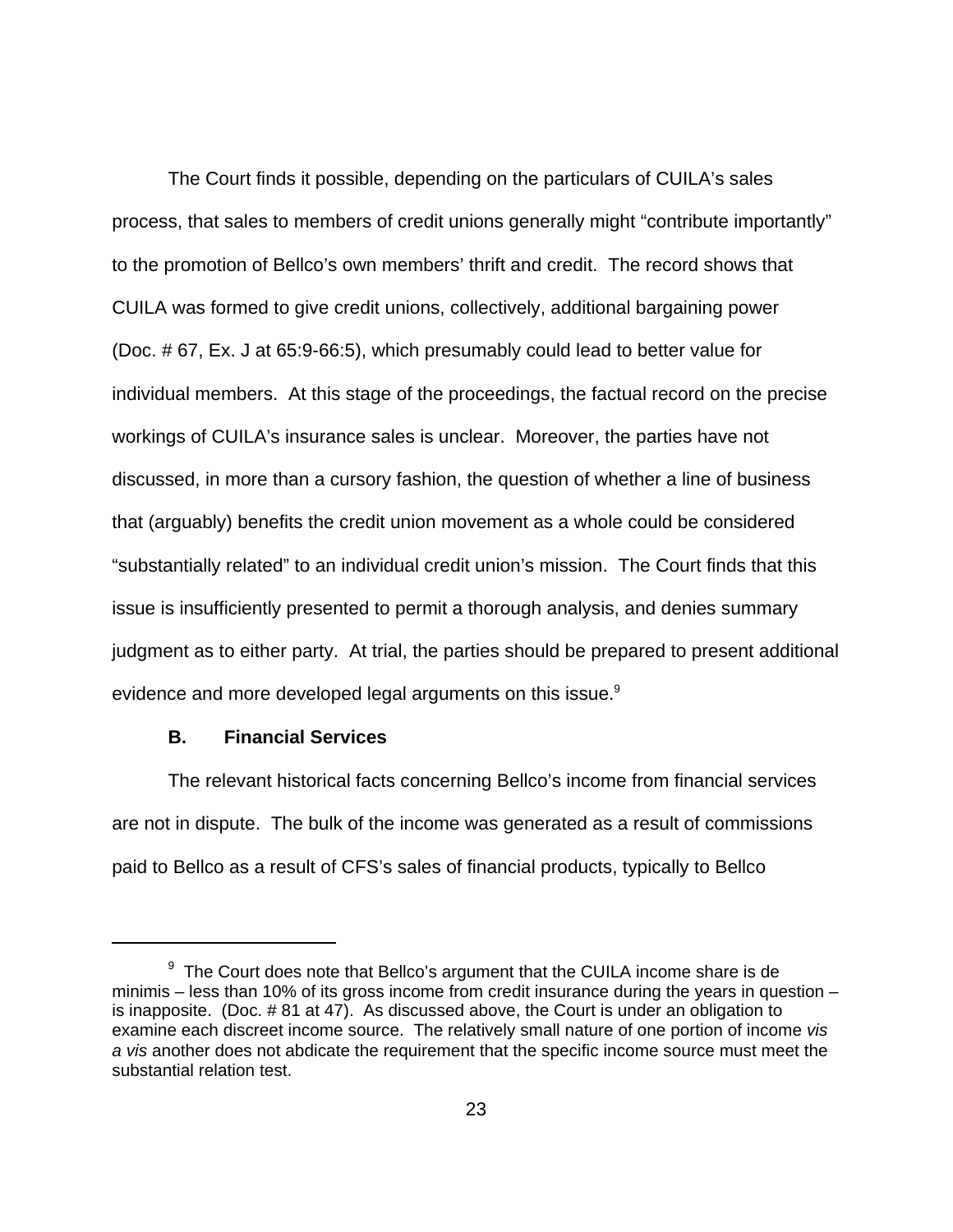members. Bellco's income also included a share of the profits of Member Gateways. The Court considers these income streams in turn.

#### 1. CFS Commissions

Although the background facts are undisputed, the parties characterize those facts in dramatically different ways. Bellco urges that it earned income from "financial counseling" and "financial education." (Doc. # 62 at 34). The Government responds that the income was little more than compensation for CFS's renting space in Bellco's offices. (Doc. # 69 at 33). Neither position accurately describes the true relationship between Bellco and CFS. While CFS did offer educational components, the real source of Bellco's income was commissions on product sales. On the other hand, while CFS certainly benefitted from the use of Bellco's space and the proximity to its members, there is nothing in the record to suggest that Bellco would have provided the space to just anyone.

As a whole, it is clear that Bellco received income from the sale of products, such as stocks and annuities, that CFS and Bellco both considered helpful to Bellco members' financial needs. Indeed, CFS specifically trained Bellco employees on how CFS's program related to Bellco members' needs and financial goals. (Doc. # 62 at 15, ¶ 71; Doc. # 83 at 12, ¶ 71). The Court finds that this relationship, which allowed Bellco members to plan and invest for the future, is substantially related to Bellco's purpose of promoting member thrift.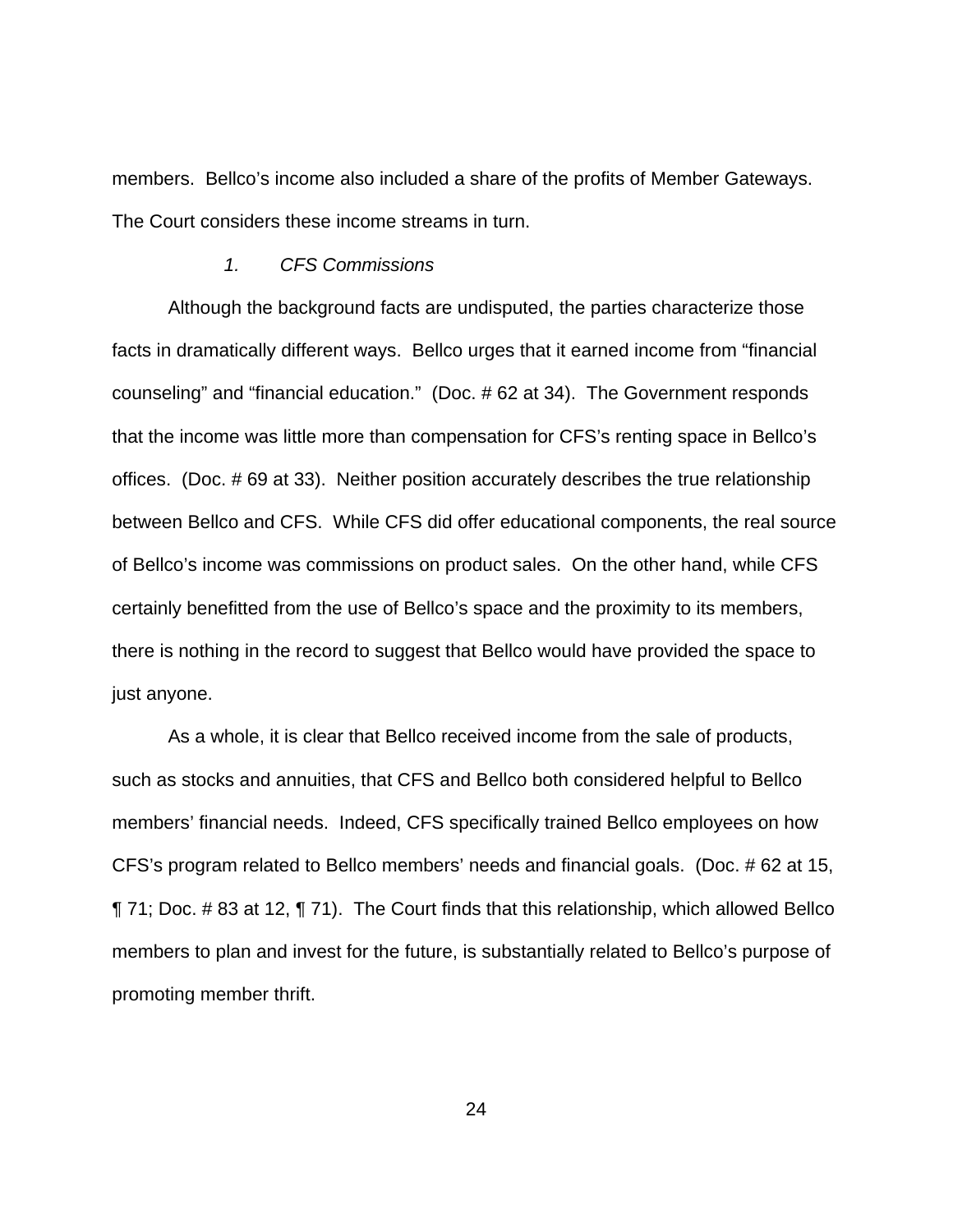The Government does not directly argue that financial products and education do not promote thrift, but rather focuses on the fact that it was a third party, the CFS representative, that actually provided the financial services. The Court is not persuaded. The Government cites to no authority suggesting that the mere fact that a product is provided by a third party rather than the tax-exempt entity itself necessarily means that the resulting income to the tax-exempt entity is taxable. Indeed, the IRS regulations suggest just the opposite. In discussing what sort of income is "substantially related," the regulations give the example of income earned by a trade association from charges to exhibitors at a trade show promoting industry products. 26 C.F.R. § 1.513-1(d), Example 3. Noting that stimulating interest and demand for industry products is one of the reasons the entity was granted an exemption, the regulations state that the activities productive of this income contribute importantly to the trade association's tax-exempt purpose. Id. The fact that it was actually thirdparties – the exhibitors – promoting the products did not change the analysis. The same is true here. Regardless of the fact that CFS, not Bellco, actually made the sales, Bellco still earned income as a result of the provision of important financial products to its members, and those products and the related financial services contributed importantly to encouraging member thrift.

The Government also argues that the financial services income was "rendered unrelated as a matter of law" because some of the income derived from products sold to non-members. The Court agrees, in part. As discussed above, the **specific income**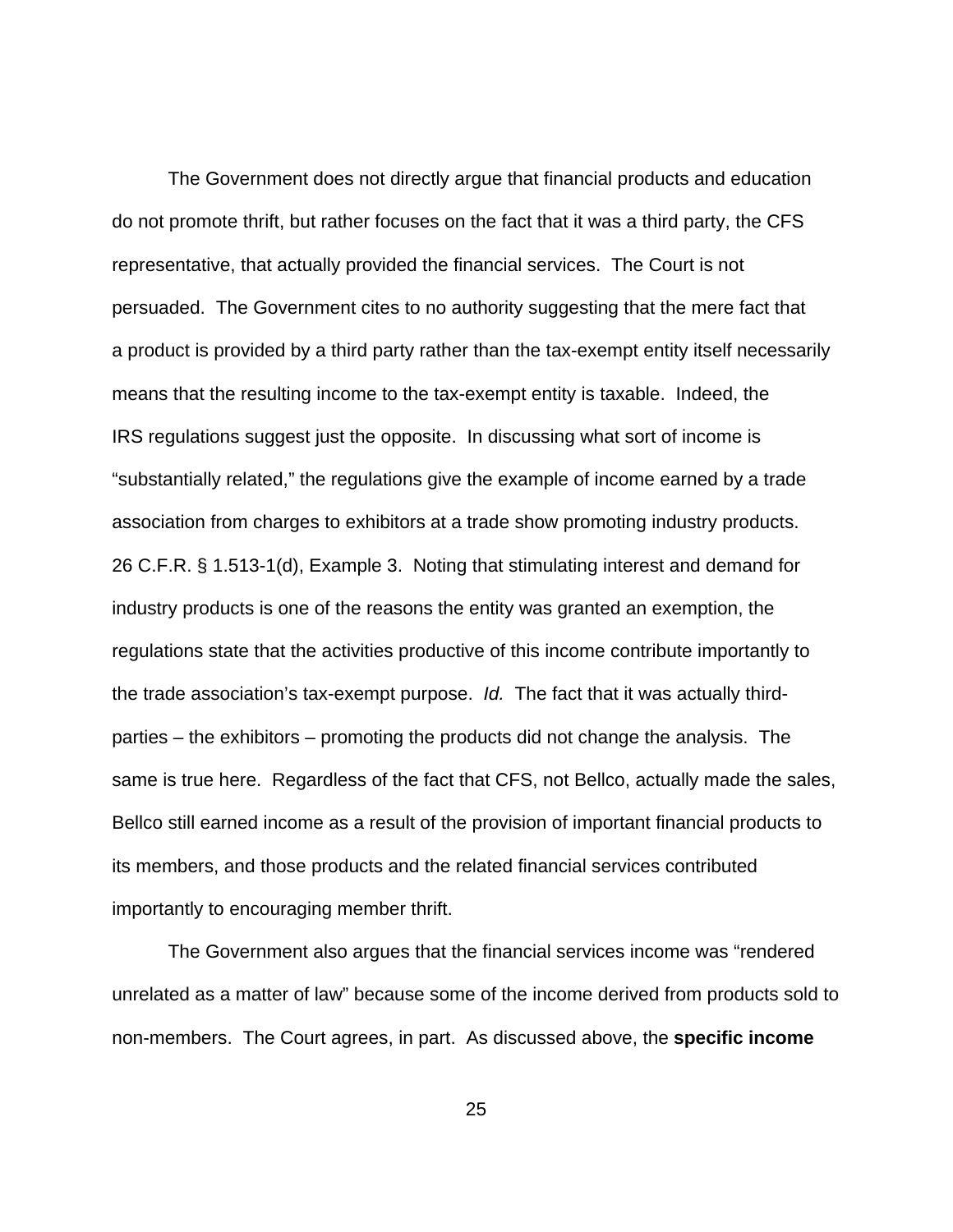from the sale of products to persons who are not members of a credit union at all cannot be considered substantially related to Bellco's tax-exempt purpose.<sup>10</sup> Bellco does not really contest this position, but rather argues that the income earned through nonmember sales was de minimis. (Doc. # 81 at 51 n.10). But Bellco cites no case law to suggest that income unrelated to its tax-exempt purpose, no matter how minor, can be shielded from UBIT.

On the other hand, the Court finds that the Government's claim that such de minimis sales render the **entirety** of Bellco's financial services income "unrelated" tacks too widely in the other direction. Consistent with the IRS's regulations, the Court considers each "particular amount of gross income" in determining whether the activities that generated that income contribute importantly to Bellco's purposes. 26 C.F.R. § 1.513-1(d)(2). Simply put, the income from financial services to members meets that test. The income from financial services to non-credit union members does not. Bellco is entitled to summary judgment on its claim that income derived from financial services **to members** is not taxable; the Government is entitled to summary judgment on the converse claim that income derived from financial services **to non-members** is subject to UBIT.<sup>11</sup>

 $10$  Unlike CUILA's credit insurance sales, which were apparently made to members of other credit unions, people who purchased CFS's products were not required to be a member of a credit union at all. (See Doc. # 67, Ex. N at 69:17-25).

 $11$  As the parties have not provided a specific division on income from these two sources, the Court does not, at this point, determine the precise amount of Bellco's refund. That issue will be subject to further briefing or resolution at trial.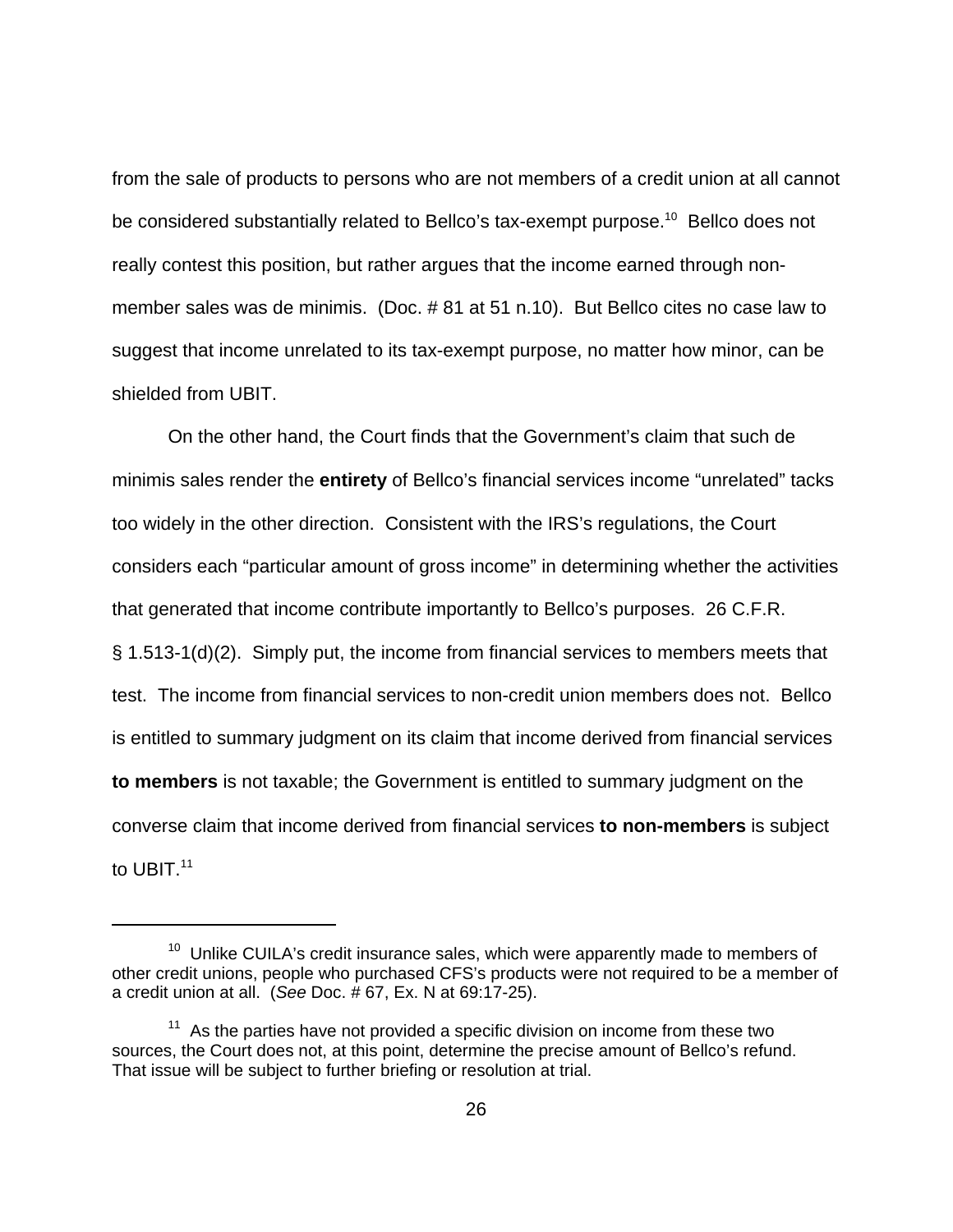### 2. Member Gateways

Bellco also categorized as "financial services" income its share of the profits of Member Gateways. As described above, Bellco had a 4% ownership interest in Member Gateways; Member Gateways, in turn, invested in CFS. (Doc. # 69 at 13, ¶ 32; Doc. # 81 at 11, ¶ 32). Presumably, Bellco's theory is that this income is not taxable because it is connected to CFS, which provided financial services to Bellco's members. The Government contends that this tangential relationship is insufficient to meet the "substantial relation" test. (Doc. # 69 at 34). In response, Bellco argues only that this income was de minimis as compared to its income from the sale of financial products and services to members. (Doc. # 81 at 51 n.10). As already discussed, this de minimis theory cannot stand. Without any other explanation or evidence to demonstrate how this profit share is substantially related to Bellco's purposes, Bellco has not carried its burden to show that it is entitled to a refund of the taxes paid on its income from Member Gateways' distributed profits. The Government is entitled to summary judgment on this issue.

### **II. ACCIDENTAL DEATH & DISMEMBERMENT INSURANCE**

The final general product involved in this litigation is accidental death and dismemberment insurance, provided to Bellco members by Affinion. Unlike credit insurance or financial services, Bellco does not argue that AD&D was "substantially related" to its tax-exempt purposes. Rather, Bellco contends that the income it earned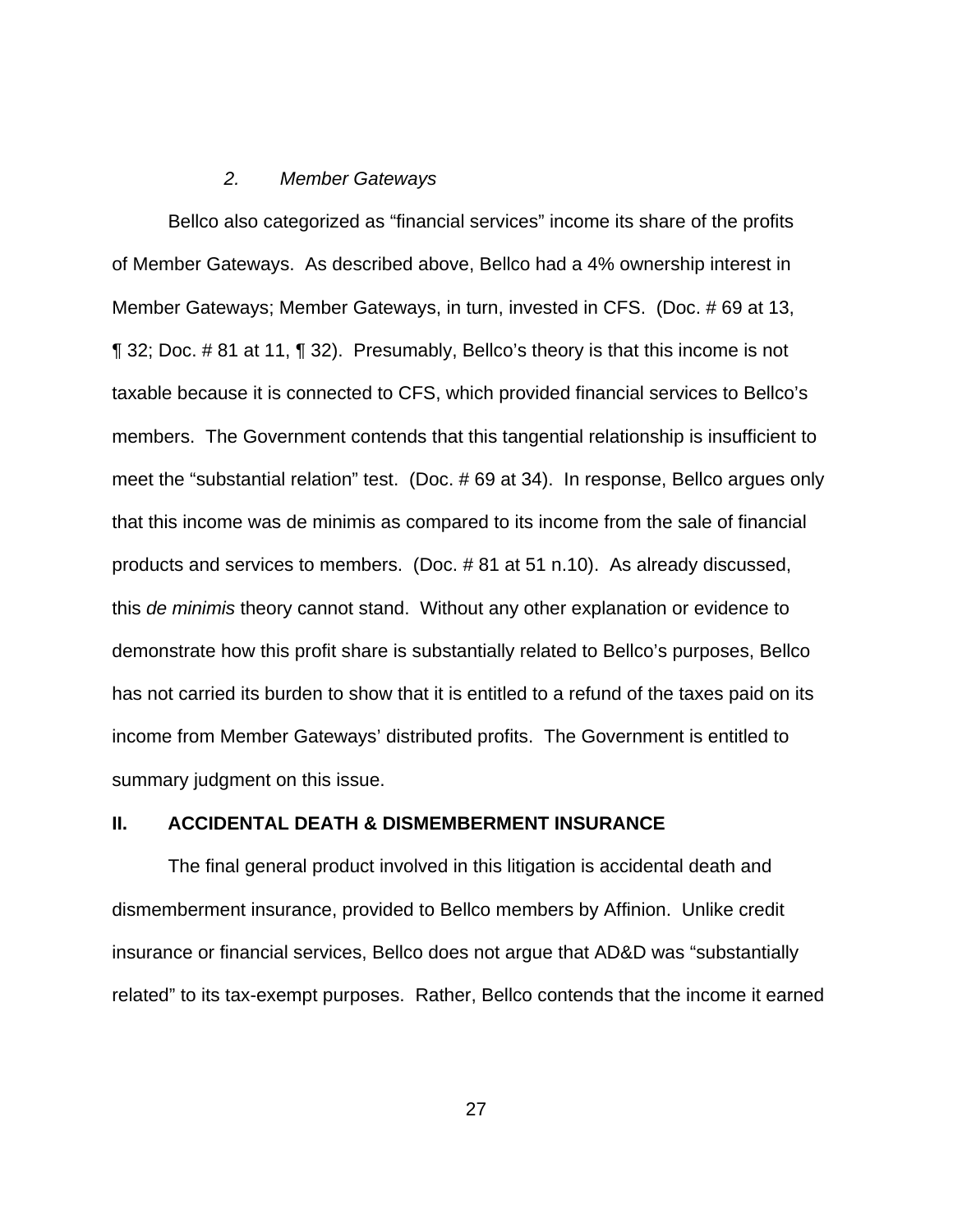from AD&D should be considered "royalties" and thus excluded from the computation of UBIT. 26 U.S.C. § 512(a)(1), (b)(2).

Royalties are not defined in the code; like the question of substantial relation, whether income is considered "royalties" "shall be determined by all the facts and circumstances of each case." 26 C.F.R. § 1.512(b)-1. However, cases have provided some relevant markers to aid in the determination. The parties agree that the key question is whether the income in question is a payment for the use of intangible property (such as a customer list), in which case the income is royalty, or, instead, payment for services rendered by the owner of such property, in which case it is not. See, e.g., Sierra Club, Inc. v. Comm'r, 86 F.3d 1526, 1532 (9th Cir. 1996). Provision of some minimal service does not necessarily negate the exemption; "[t]he question is whether [the tax-exempt entity] did little enough work for the money they received to be royalties, . . . or whether they did too much, so that the money was taxable as unrelated business income." Oregon State Univ. Alumni Assoc., Inc. v. Comm'r, 193 F.3d 1098, 1099 (9th Cir. 1999); see also Common Cause v. Comm'r, 112 T.C. 332, 342 (Tax Ct. 1999) ("[T]he owner of an intangible may engage in certain activities to exploit and protect the intangible which do not change the nature of the payment received.").

This issue is not appropriate for summary judgment. Critical, historical facts concerning Bellco's role in the AD&D program are in dispute. For example, it is unclear from the record the extent of Bellco's participation in the creation of solicitation communications. The agreement between the parties appears to require much of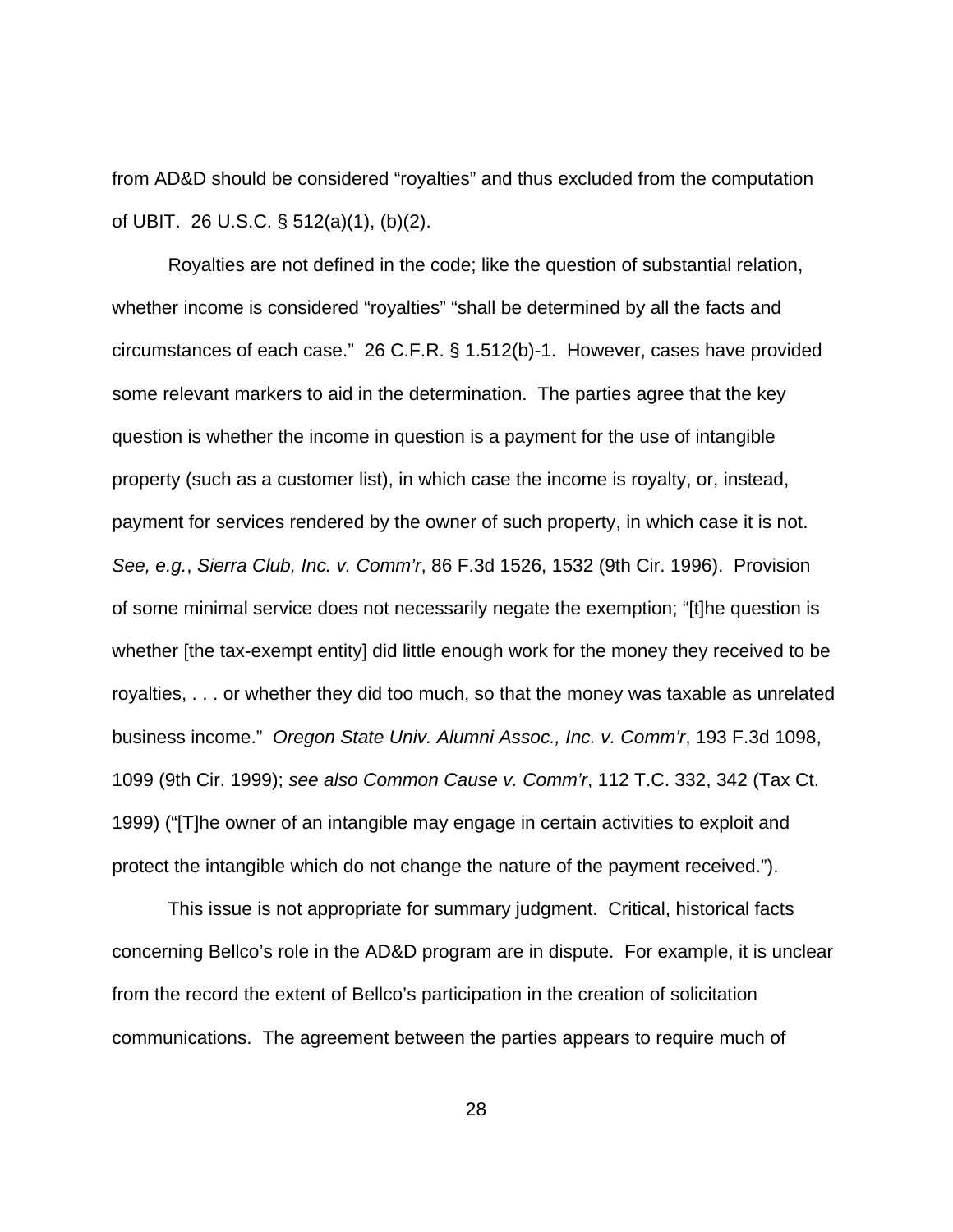Bellco, committing it to "[a]uthorize and coordinate [a]nnouncement [m]ailings." (Doc. # 67, Ex. L-36). On the other hand, a senior Bellco official testified that Bellco's involvement in the solitication materials was limited to editing a "sample letter" generated by Affinion for "style and tone." (Doc. # 67, Ex. N, at 28:14-22; 50:8-51:16).

In addition, there is conflicting evidence over Bellco's involvement in billing its members for the AD&D premiums. One witness testified that premium payments would be taken out of members' accounts "with Bellco's support." (Doc. # 62, Ex. 6, at 183:4-12). Another witness described a less involved process, describing the process as an "automatic deduction" where "somewhere a computer whirrs to life and the money disappears from one account and is added to another." (Id., Ex. 1 at 86:2-87:10).

Further, although it is undisputed that Bellco spent 683 hours on the AD&D program in 2003, the record is not clear as to how all of these hours were spent. Bellco submitted an affidavit from its chief financial officer stating that 70% of those hours were simply answering basic, "ministerial" inquiries about the AD&D program. (Doc. # 81, Ex. 22, ¶ 6). But even assuming that fielding member questions is the sort of activity that does not affect the royalties characterization, it is unclear how the other 30% of the time – which amounts to over 200 hours – was spent. The "time analysis" for Bellco's 2003 tax year indicates that these hours were spread between several senior executives, including the president, chief financial officer, and a number of senior vice presidents. (Doc. # 67, Ex. P-31, at B0006383-B0006386). Without knowing the details of these activities, the Court cannot determine whether the hours were sufficiently de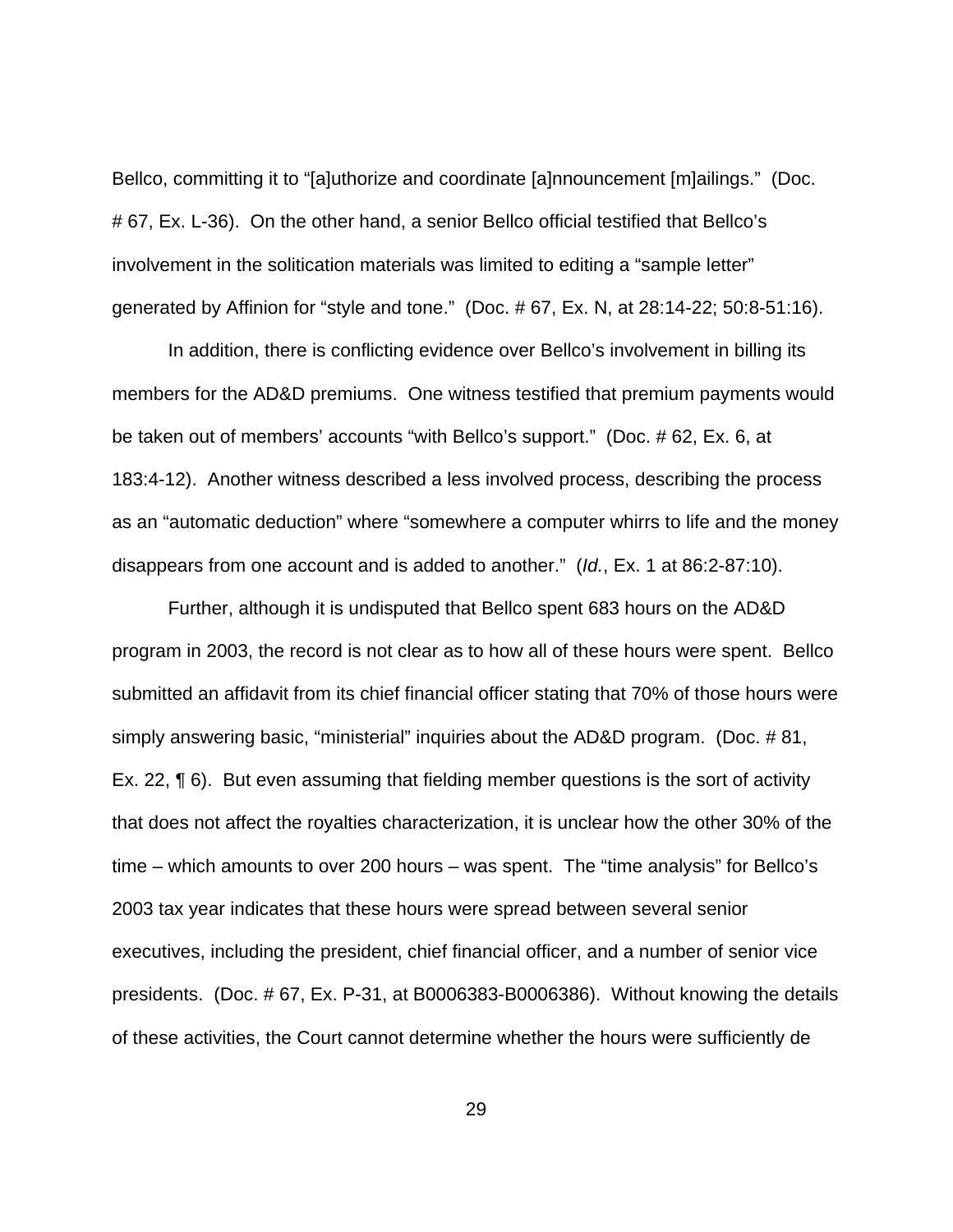minimis. Cf. Oregon State Univ. Alumni Ass'n, Inc. v. Comm'r, 193 F.3d 1098, 1101-02 (9th Cir. 1999) (fifty hours of clerical work over two years, in return for over \$1,000,000 of income from use of alumni association name and mailing lists, was de minimis).

Finally, it is important to note that Bellco received AD&D income from two sources – an "administrative allowance" and a "marketing bonus." It is not clear at this point whether, if one source is found to be royalty payments, the other source necessarily will be as well. That is, it may be, depending on the facts presented at trial, that Bellco is entitled to claim a royalties tax exemption for one, but not both, of these income streams. The Court cautions the parties to be prepared to present evidence on the precise nature of both sources of income.

In sum, the Court finds that, on the present state of the record, neither party is entitled to summary judgment on this issue.

#### **III. BELLCO'S ACCOUNTING FOR PORTIONS OF REFUND**

The Government moves for summary judgment on one final ground: that Bellco's records are too scant to support its claims for refunds on certain specific portions of its taxable income. A taxpayer bears the burden of proving not only its entitlement to a refund generally, but also "the amount of the refund to which the taxpayer is entitled." Dye, 121 F.3d at 1408; cf. Jones v. Comm'r, 903 F.2d 1301, 1303 (10th Cir. 1990) ("As a taxpayer, [plaintiff] has the duty to maintain adequate and accurate records to enable him to file a tax return."). The Government points to two specific pools of income that it claims Bellco has not adequately accounted for: its tax year 2000 income from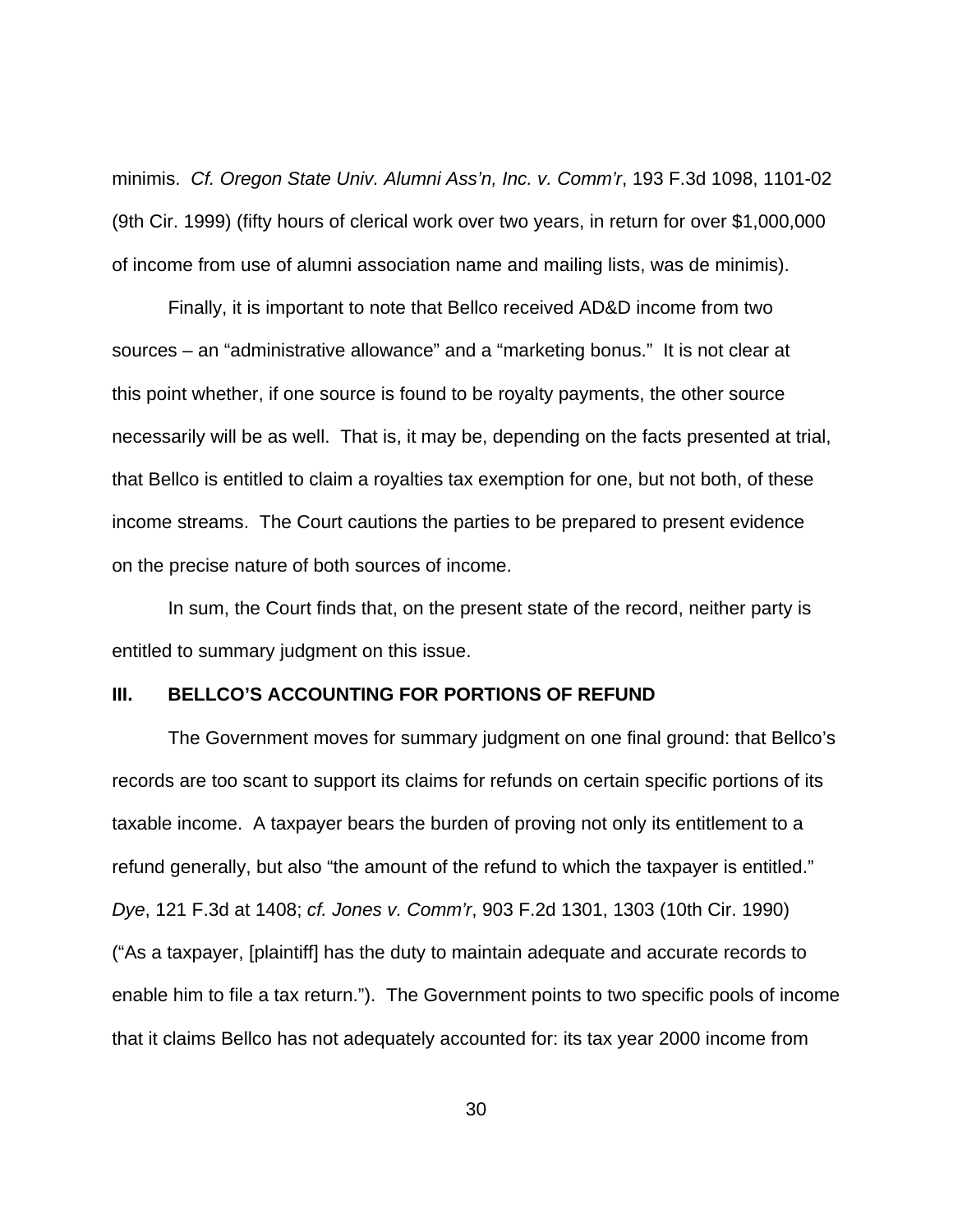credit insurance; and all of the income that was actually earned by First Choice Credit Union. The Court addresses each in turn.

#### **A. 2000 Credit Insurance Income**

It is undisputed that detailed transaction data is "no longer available" for Bellco's credit insurance income earned in the year 2000. (See, e.g., Doc. # 67, Ex. A at 16). The question is whether this lack of information necessarily defeats Bellco's refund claim. The Government specifically cites the 30(b)(6) deposition testimony of Bellco's director of finance, who explains that Bellco can no longer identify the specific sources of income. (Doc. # 67, Ex. B at 21:1-22; see generally Doc. # 69 at 7-8 ¶ 12). The deposition testimony goes on to state that, without the detailed information, Bellco cannot "go back and actually identify which portions [of the income] come from Minnesota Life versus those portions that may be indirect." (Doc. # 67, Ex. B at 21:6-10). The deponent also noted that it was possible that the 2000 income includes payments made by CUILA. (Id. at 20:23-25). Minnesota Life was the insurance company that supported Bellco's direct lending credit insurance. And "indirect" may well be a reference to the indirect lending insurance program that Bellco participated in – which was administered by CUILA. Drawing inferences in Bellco's favor, as the Court must, this deposition testimony could therefore mean that, although Bellco cannot specifically divide out its income, the only two sources of income were from the direct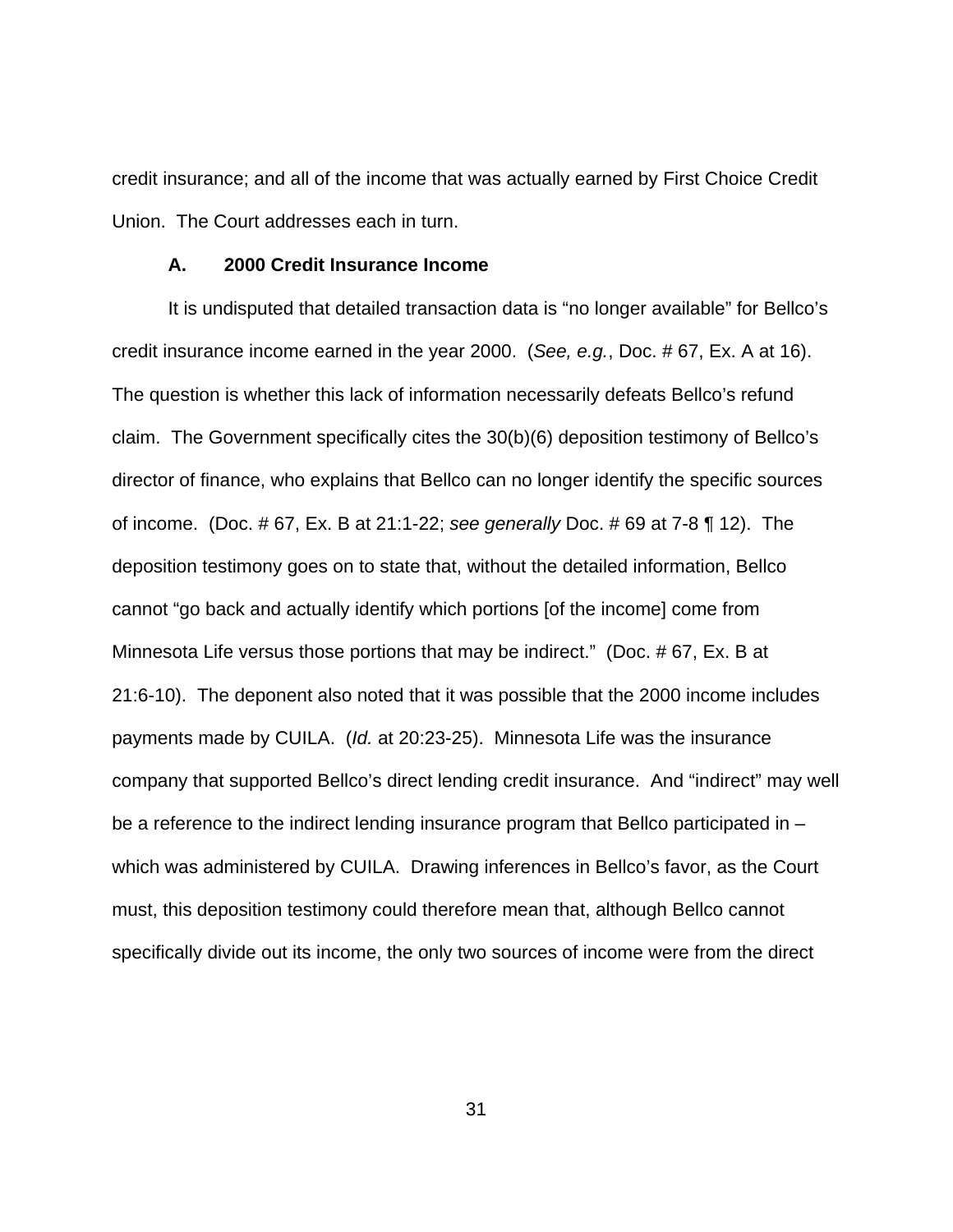and indirect lending programs.<sup>12</sup> As discussed above, it is possible that Bellco could prove, at trial, that both of these products meet the "substantial relation" test. In that case, Bellco would be entitled to a refund of taxes paid on both. Therefore, again assuming that all of the 2000 income was from the direct and indirect programs, Bellco's inability to apportion between the two would become irrelevant.

The Government also briefly argues that Bellco has acknowledged errors in its calculation of credit insurance income, meaning the figures included in Bellco's tax returns are not accurate. But again, assuming Bellco prevails on its arguments for direct and indirect loan credit insurance, it would be entitled to claim all such income as exempt from UBIT. Regardless of the accuracy of the underlying numbers, Bellco would be due a full refund. For these reasons, the Government cannot prevail on its argument at this stage of the proceedings.

# **B. First Choice Income**

Bellco's tax returns also include relatively small amounts of income from First Choice Credit Union, with which Bellco merged in July 2003. (Doc. # 69 at 5-6, ¶ 7; Doc. # 81 at, 5 ¶ 7). Because the merger was accounted for using the "pooling of interest" method, Bellco's financial statements were retroactively restated to reflect the two companies' combined financial positions. (Id.). The Government argues that Bellco

 $12$  Of course, it is also possible that the deposition testimony means something else; that "indirect" refers to sources of income other than the indirect lending program or that the reference to Minnesota Life refers to a different product or income source than the direct lending program. But reaching such a conclusion would require the Court to draw inferences against Bellco, which it must not do on the Government's motion for summary judgment.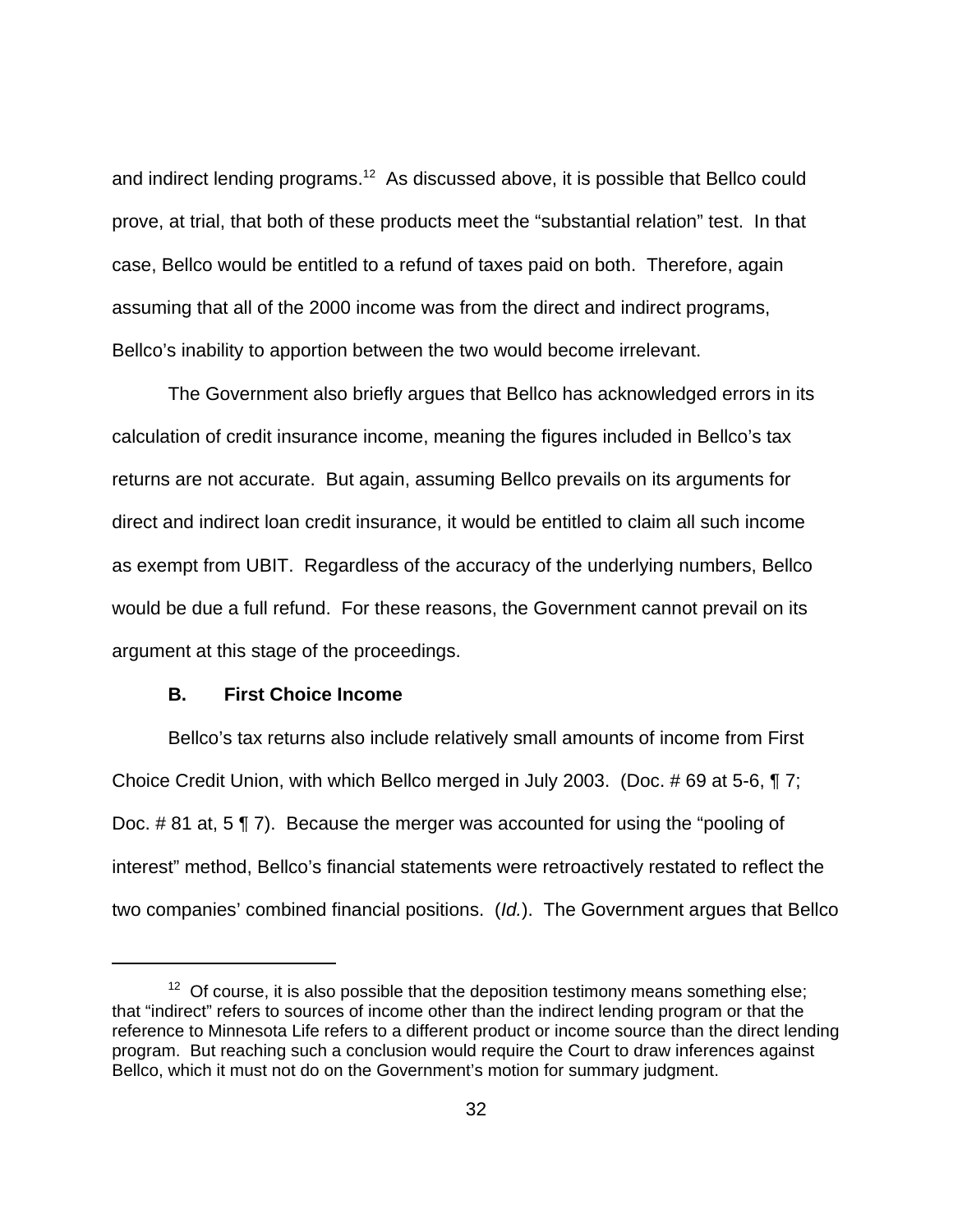"cannot provide any information" about the sources of First Choice's income other than the fact that it was categorized in the general ledger as credit insurance, financial services, and AD&D. (Doc. # 69 at 6, ¶ 8). Bellco disputes this claim, but can only point to superficial descriptions of the income sources. (Doc. # 81 at 6, ¶ 8 (citing Doc. # 67, Ex. B, at 12:17-13:25 (noting that financial services income was from investment services provided by a company called FNIC, but also noting that there were no records of where the income came from); 14:10-23 (ledger indicated income from AD&D product, but there was no indication of what type of AD&D product except for fact that First Choice received a quarterly payment); 15:18-16:15 (indication of credit life income dollar amounts in general ledger, but "no indication of the name of the carrier or anything to that effect"))). Particularly given the fact that First Choice was an entirely different company, and thus may well have been offering entirely different products (albeit under the same general product name), the Court finds that these cursory descriptions are not sufficient to allow evaluation of actual source of the relevant income. Without additional evidence, Bellco has not met its burden to show its entitlement to a refund of the portion of the taxes paid on First Choice's income. Summary judgment in the Government's favor is therefore appropriate as to this issue.

#### **CONCLUSION**

For the reasons stated above, it is ORDERED as follows:

1. Bellco's Motion for Summary Judgment (Doc. # 62) is GRANTED in part and DENIED in part. Bellco is entitled to summary judgment on its claim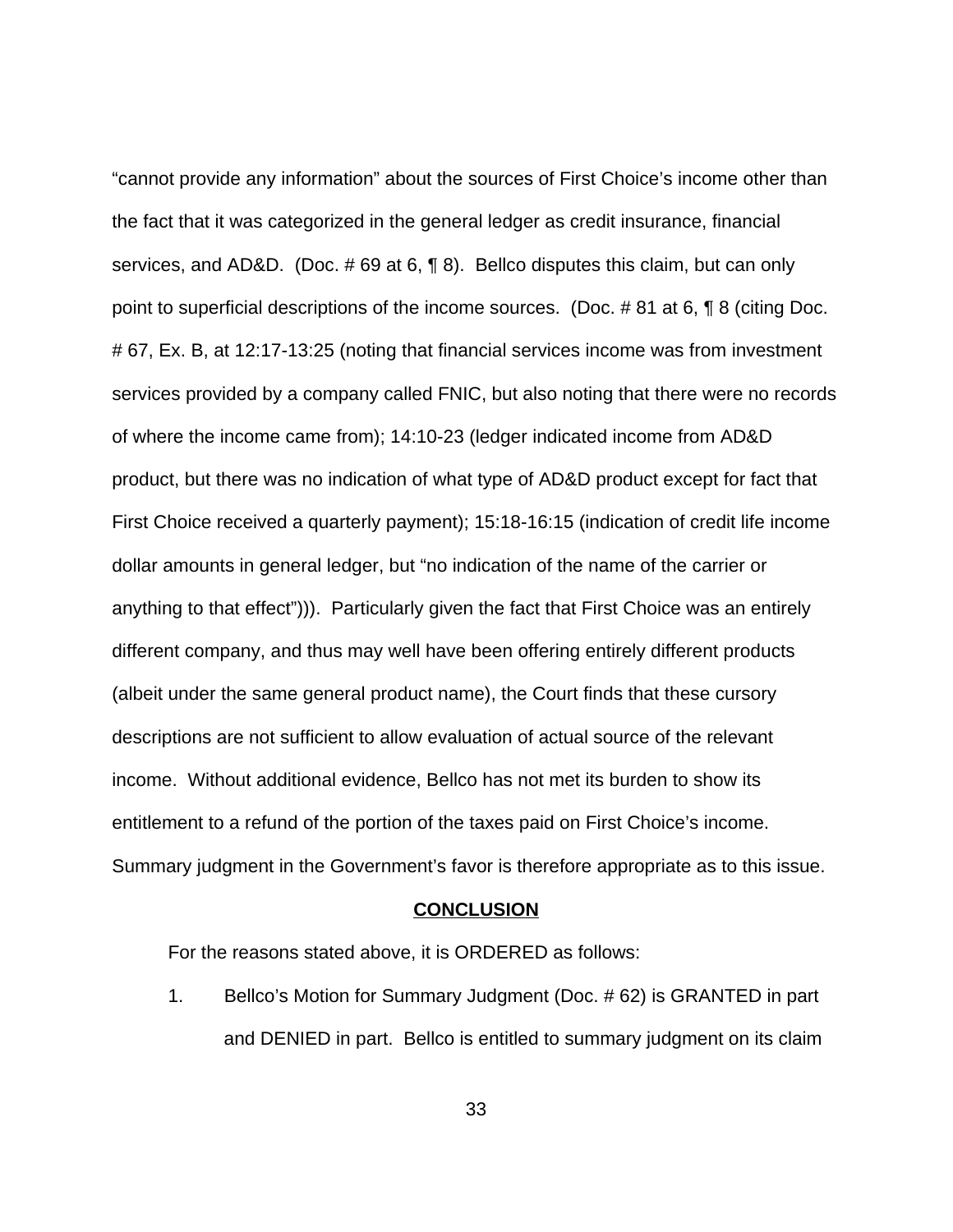that its financial services income from the provision of products and services to members is "substantially related" to Bellco's tax-exempt purposes, and thus validly exempt from UBIT;

- 2. The United States' Motion for Summary Judgment (Doc. # 69) is similarly GRANTED in part and DENIED in part. The Government is entitled to summary judgment on its claims that (1) Bellco's financial services income from the provision of products and services to non-members; (2) Bellco's financial services income from its share of Member Gateways' profits; and (3) Bellco's income that was actually earned by First Choice, are not entitled to protection from UBIT;
- 3. Whether the remaining sources of income (1) direct loan credit insurance; (2) indirect loan credit insurance; (3) Bellco's share of CUILA's income; and (4) AD&D – are exempt from UBIT must await resolution at trial. The Court directs the parties to pay particular attention to the following issues:
	- a. What, if any, profit motive drove Bellco in its offering of direct and indirect credit insurance, and how does that profit motive, if any, impact the analysis in the present case;
	- b. The specifics of CUILA's sale of credit insurance to non-Bellco members, and whether and how those sales relate to Bellco's tax-exempt purposes;